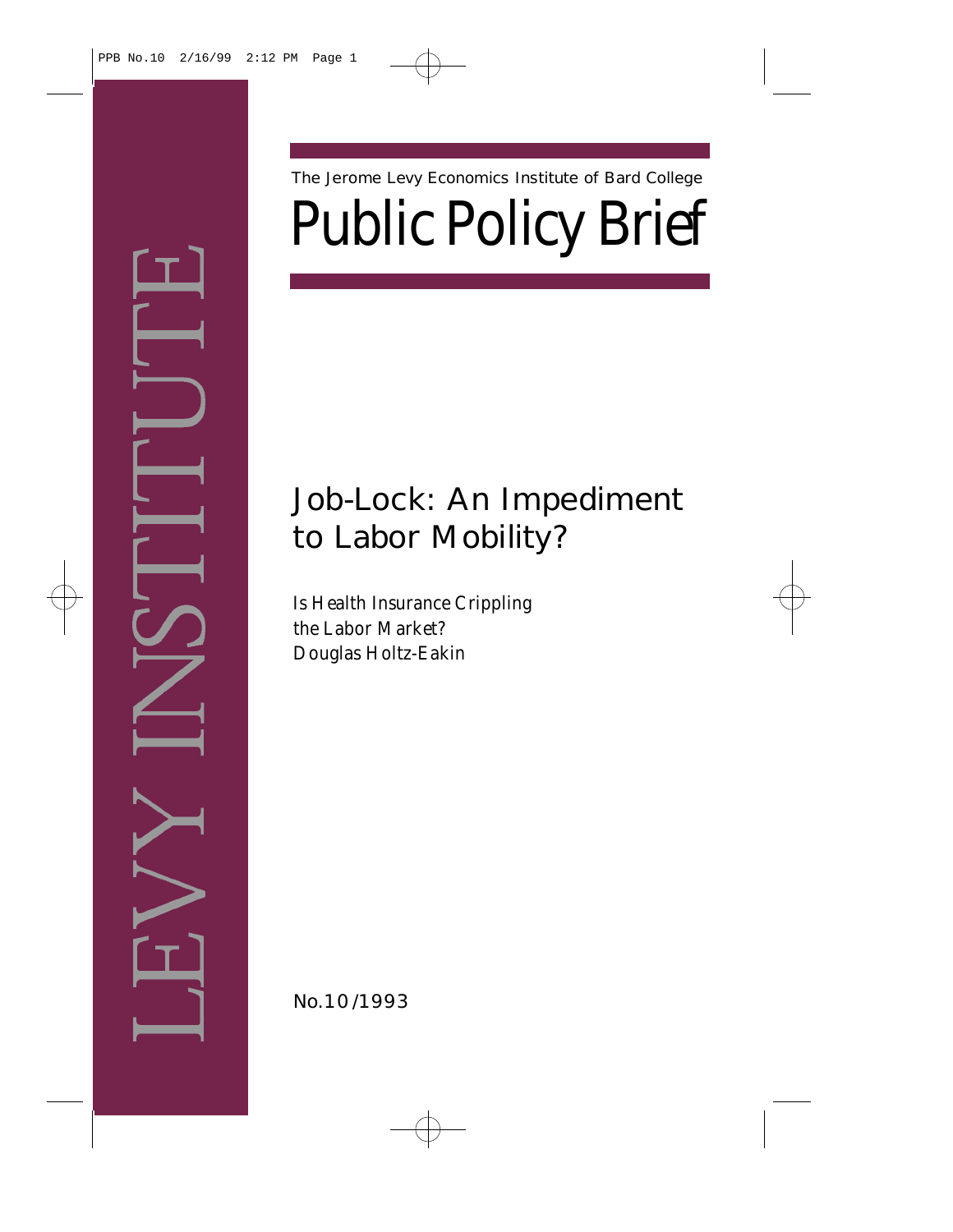*The Jerome Levy Economics Institute of Bard College,* founded in 1986, is an autonomous, independently endowed research organization. It is nonpartisan, open to the examination of diverse points of view, and dedicated to public service.

The Institute believes in the potential for the study of economics to improve the human condition. Its purpose is to generate viable, effective public policy responses to important economic problems. It is concerned with issues that profoundly affect the quality of life in the United States and abroad.

The present research agenda includes such issues as financial instability, poverty, unemployment, and problems associated with the distribution of income and wealth. Other research interests include the issues of public and private investment and their relationship to productivity, competitiveness, and the prospects for growth and employment. In all its endeavors, the Institute places heavy emphasis on the values of personal freedom and justice.

Editor: Sanjay Mongia Associate Editor: Frances Spring

A publication of The Jerome Levy Economics Institute of Bard College, Post Office Box 5000, Annandale-on-Hudson, NY 12504-5000.

*Public Policy Brief* is produced by the Bard College Publications Office: Ginger Shore, Director; Elena Erber, Art Director; Pat Sims, Copy Editor; Juliet Bell, Designer.

© Copyright 1993 by The Jerome Levy Economics Institute. All rights reserved. No part of this publication may be reproduced or transmitted in any form or by any means, electronic or mechanical, including photocopying, recording, or any information-retrieval system, without permission in writing from the publisher.

The Jerome Levy Economics Institute is publishing this *Public Policy Brief*, without necessarily endorsing its proposals, to make a constructive contribution and advance the debate on this issue.

ISSN—1063-5297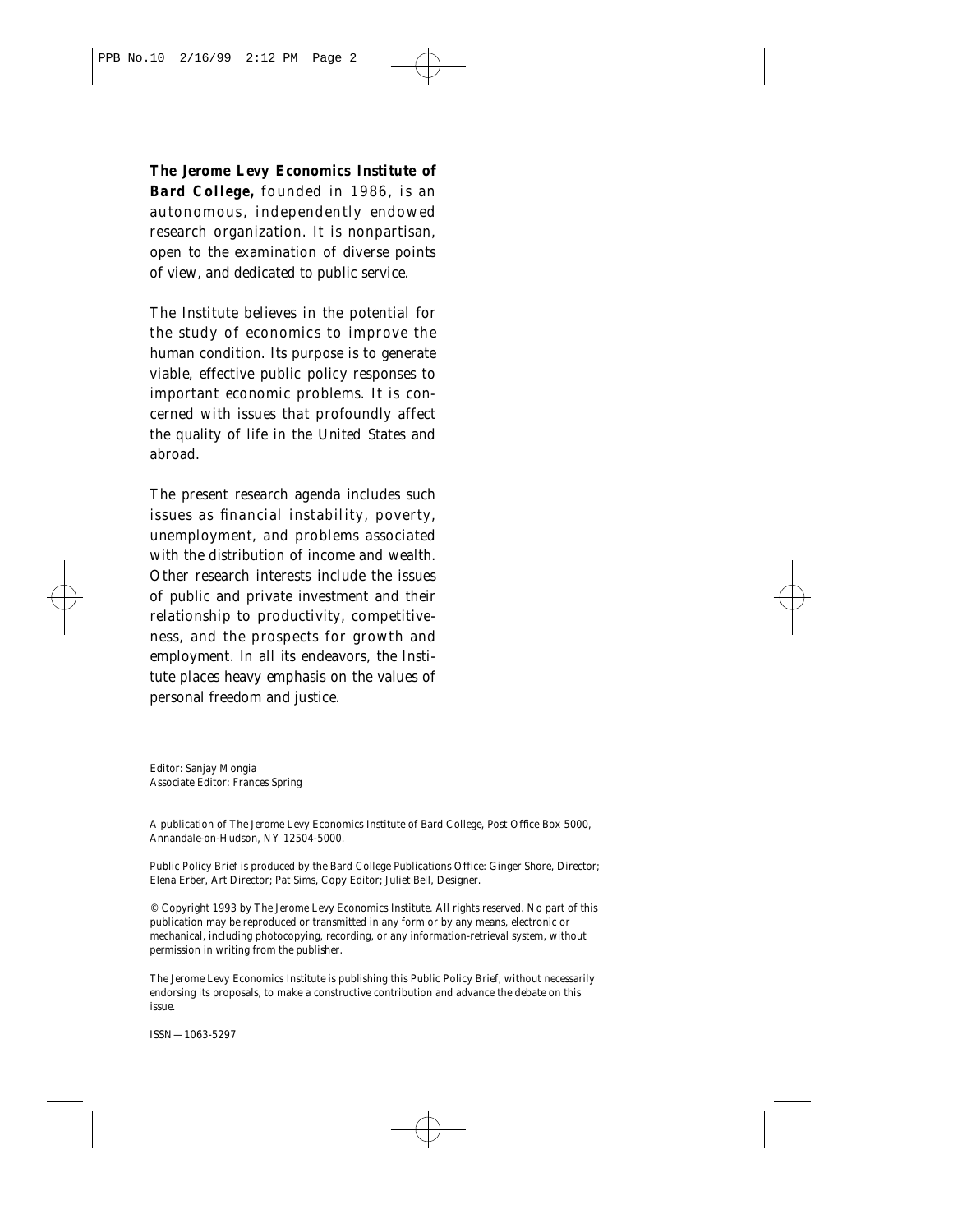## **Summary**

Although the restructuring of the nation's health care system has in recent years been near the top of the policy agenda, the introduction of President Clinton's and Congress's counterproposals for health reform has both increased the intensity of the dialogue and propelled the issue to the top of the list of national priorities.

Discussion about health care reform encompasses a wide array of issues: inadequate access, the growing share of national resources devoted to health care, the incidence of cost-shifting from the uninsured to the insured, and differences in premium costs between seemingly similarly insured individuals are but a few of the wide variety of concerns related to the current system of providing health care. Other concerns stem from the belief that employer-provided insurance creates distortions in the labor market and, hence, hinders labor mobility. For example, because employees must generally obtain new insurance when they switch jobs, those who wish to leave their current positions may not do so as they face being temporarily uninsured, paying a higher price for the same coverage, or losing all or part of their insurance coverage (due, for example, to a preexisting condition). Sacrificing job opportunities in order to retain health benefits, or "joblock," is the result of the nonportability of health insurance. Entrepreneurship, too, may be hindered by nonportable health insurance by altering a worker's decision to leave a job and start a new firm.

If job-lock is a real phenomenon, the nation pays an economic price in terms of the costs associated with the misallocation of workers among productive opportunities; higher relocation and training costs for those workers who have stayed too long in their jobs; and the loss of innovation, employment, and competition related to start-up ventures. The question of the existence of job-lock is, therefore, crucial in determining the optimal system for the delivery of health insurance.

Recent survey results and anecdotal evidence appear to bolster the argument that job-lock is a factor in labor market mobility. In order to test the reliability of these findings, Douglas Holtz-Eakin conducts an empirical analysis to examine the incidence of job-lock resulting from the nonportability of health insurance. Using data from the Panel Study of Income Dynamics (PSID) (which include a representative sample of approximately 5,000 families), he compares the percentages of those who have switched jobs among individuals who do and do not have insurance coverage. His initial findings are consistent with the theory of job-lock—namely that those with employer-provided insurance were less likely to change jobs than those without insurance. The same results were found when controlling for gender and marital status.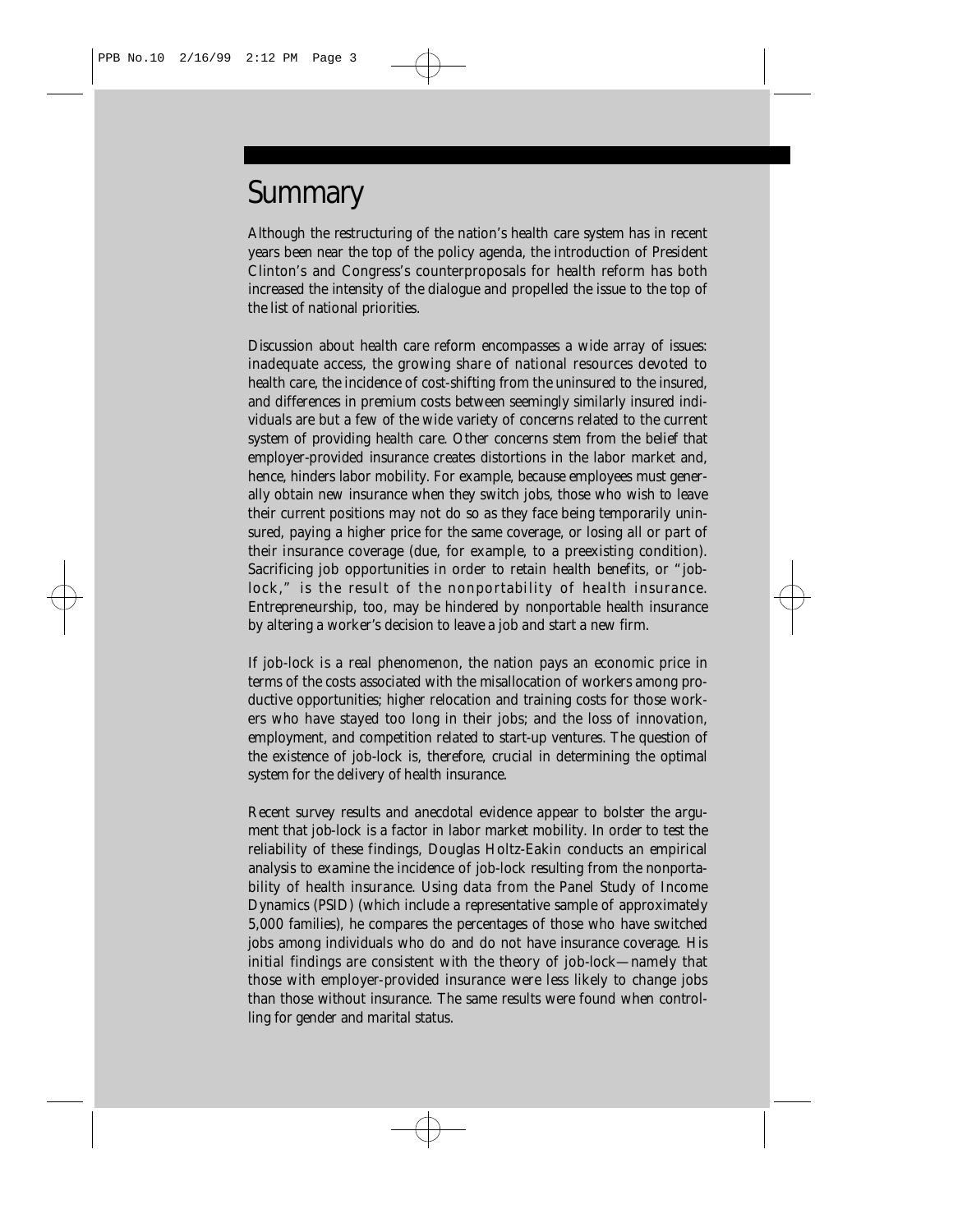Holtz-Eakin notes, however, that this comparison is not rigorous in that it does not include the enormous array of information needed to fully describe an individual's work environment. (For example, health insurance may be serving as a proxy for a "good job," which people are less likely to relinquish.) He therefore expands the scope of his analysis to married individuals and accounts for the presence of spousal insurance in order to better gauge the extent of job-lock.

From a direct comparison of those whose spouses do have insurance coverage with those whose spouses do not have health benefits, the author concludes that while there is some difference in mobility rates between the two groups, the rates are not statistically distinguishable from one another.

However, these results may reflect other factors not accounted for in the data; for example, being married to a skilled spouse may make it easier for an individual to change jobs and negate at least some of the effects of joblock. Therefore, Holtz-Eakin separates the effect of the spouse's skills from that of his or her insurance. After accounting for market skills, Holtz-Eakin finds that "the extent to which mobility rates are higher for individuals whose spouses are insured apparently is attributable to the spouses' market skills. There is no residual job-lock effect in the data." Similar results were obtained when controlling for health status.

Due to concerns that aggregation may have masked the effects of job-lock among specific subgroups of the labor force, the data were divided by income (above and below \$8,000 in earnings) and age (older and younger than 50 years of age); again, no statistically significant incidence of job-lock was recorded in the data. When the data were separated between those with more and fewer than 3 years of tenure on the job, it provided some evidence that concern about the loss of insurance might be important for individuals who had a relatively short job history with their current employers. However, the results were at best suggestive. Finally, results on the effect of job-lock on entrepreneurship indicated little systematic evidence that the presence or lack of health insurance had a negative effect on an individual's decision to become self-employed.

Based on these findings, Holtz-Eakin concludes that, despite anecdotal evidence to the contrary, the incidence of job-lock is overstated; therefore, reform programs proposing the dismantling of the current system of employer-provided insurance in order to improve labor mobility are misguided. Rather, recommendations should be concerned with improving access to care and enhancing the efficiency of insurance operations. In addition, any employer-provided system should be concerned with guaranteeing the portability of insurance coverage and premium expenses in order to avoid the possibility of job-lock in the future.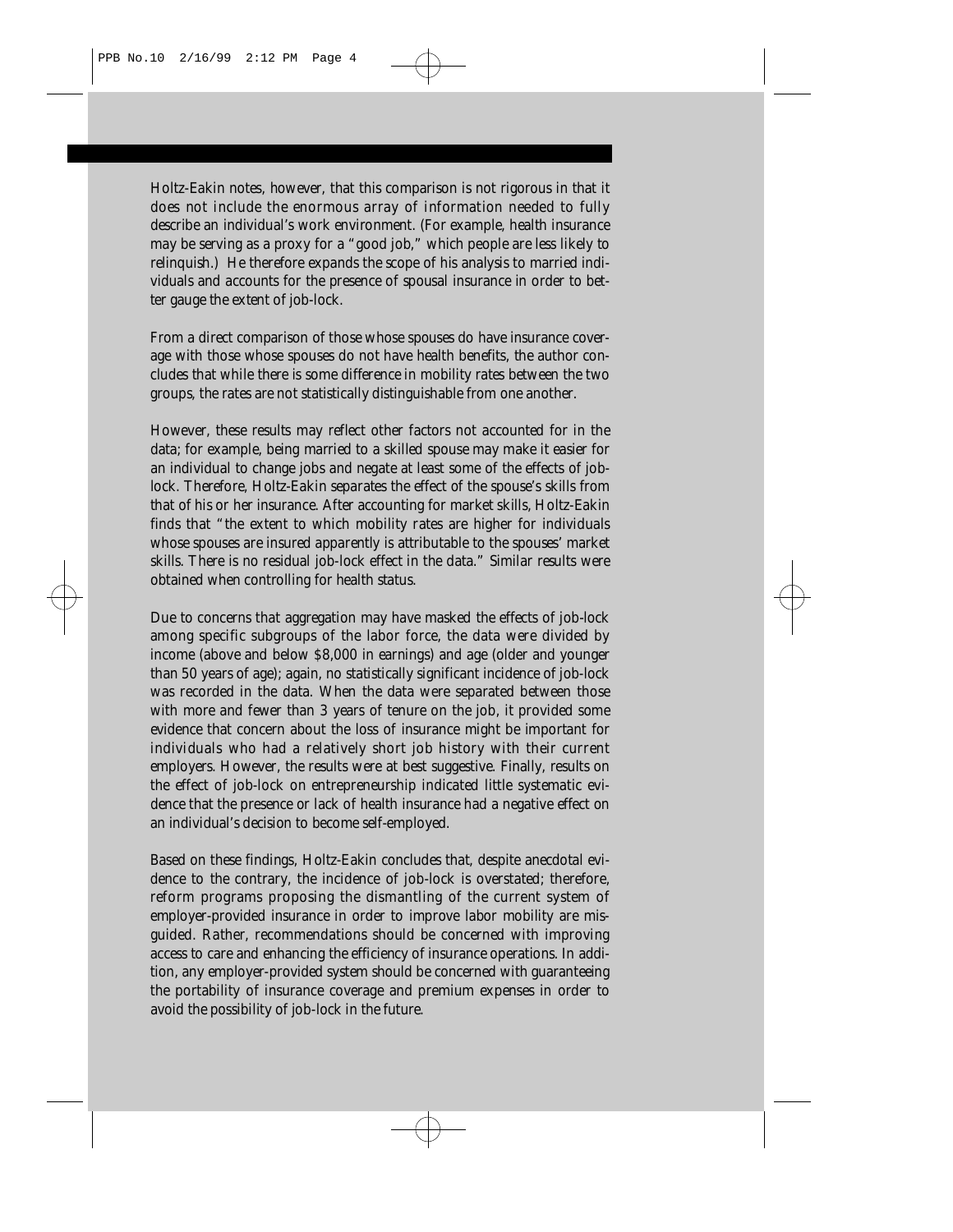# **Contents**

| Dimitri B. Papadimitriou      |
|-------------------------------|
|                               |
| Is Health Insurance Crippling |
|                               |
| Douglas Holtz-Eakin           |
|                               |
|                               |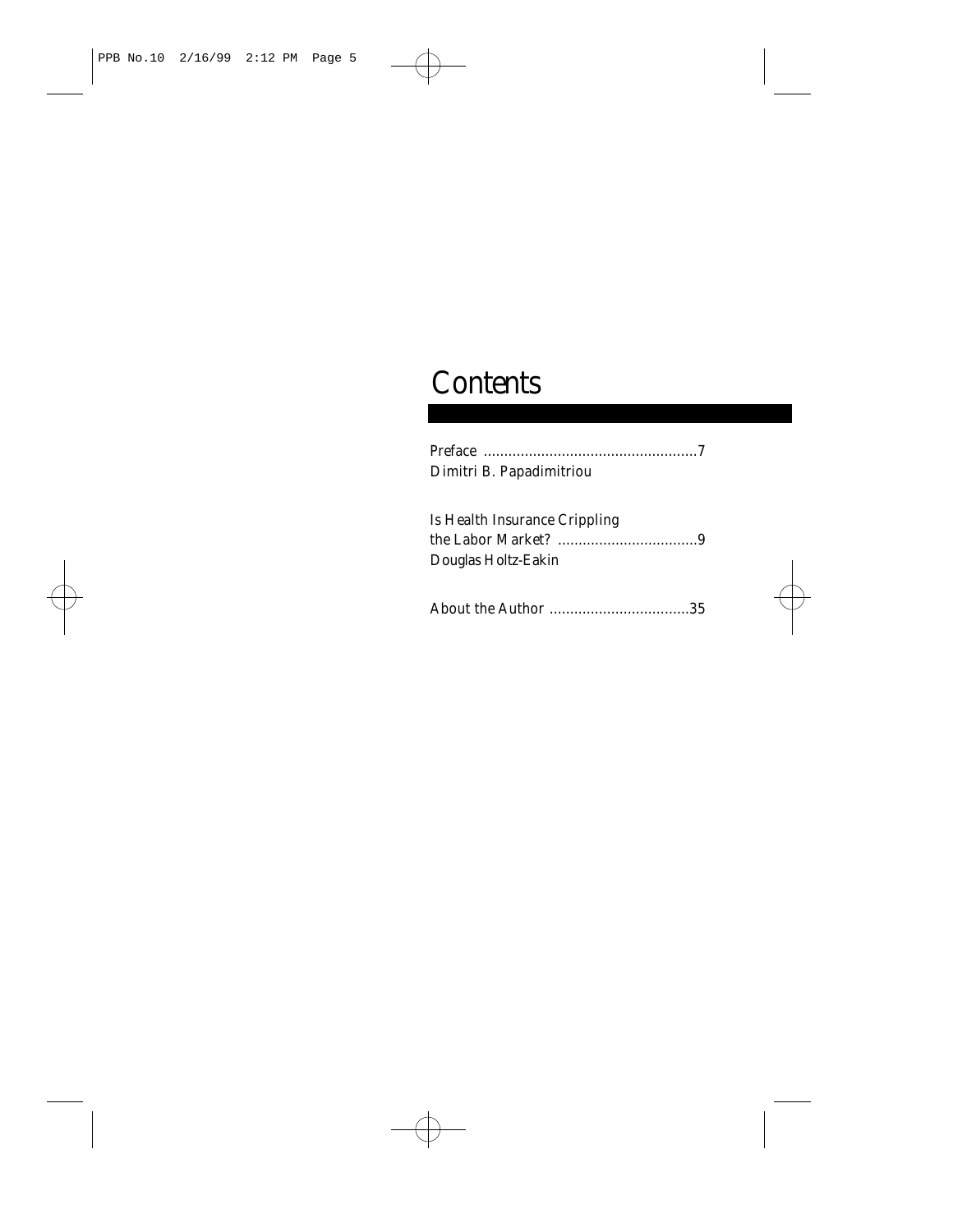## Preface

As witnessed by the number and diversity of proposals put forth thus far, reforming the nation's health care system is at the top of the national policy agenda. Nearly all agree that any plan enacted must stem the tide of rising costs and improve access to care. Disagreement, though, still exists as to how broadly access should be expanded and how much costs should be reduced. How to realize these ends, then, is still a point of contention and is the center of the debate on health care reform.

Other issues forming the debate over the "best" reform plan are contentions over what, if any, other goals should be realized by reform. One such problem receiving considerable attention has been the phenomenon referred to as "job-lock": the reluctance of an individual to leave his or her current position for another because of the fear of losing health benefits or being forced to pay more for the same level of benefits. If job-lock takes place, then, workers may not relocate to jobs in which their productivity is greater, or, if aspiring entrepreneurs are reluctant to start their own businesses, the potential innovation, employment, and competition fostered by small business will not be realized. Either of these events results in the national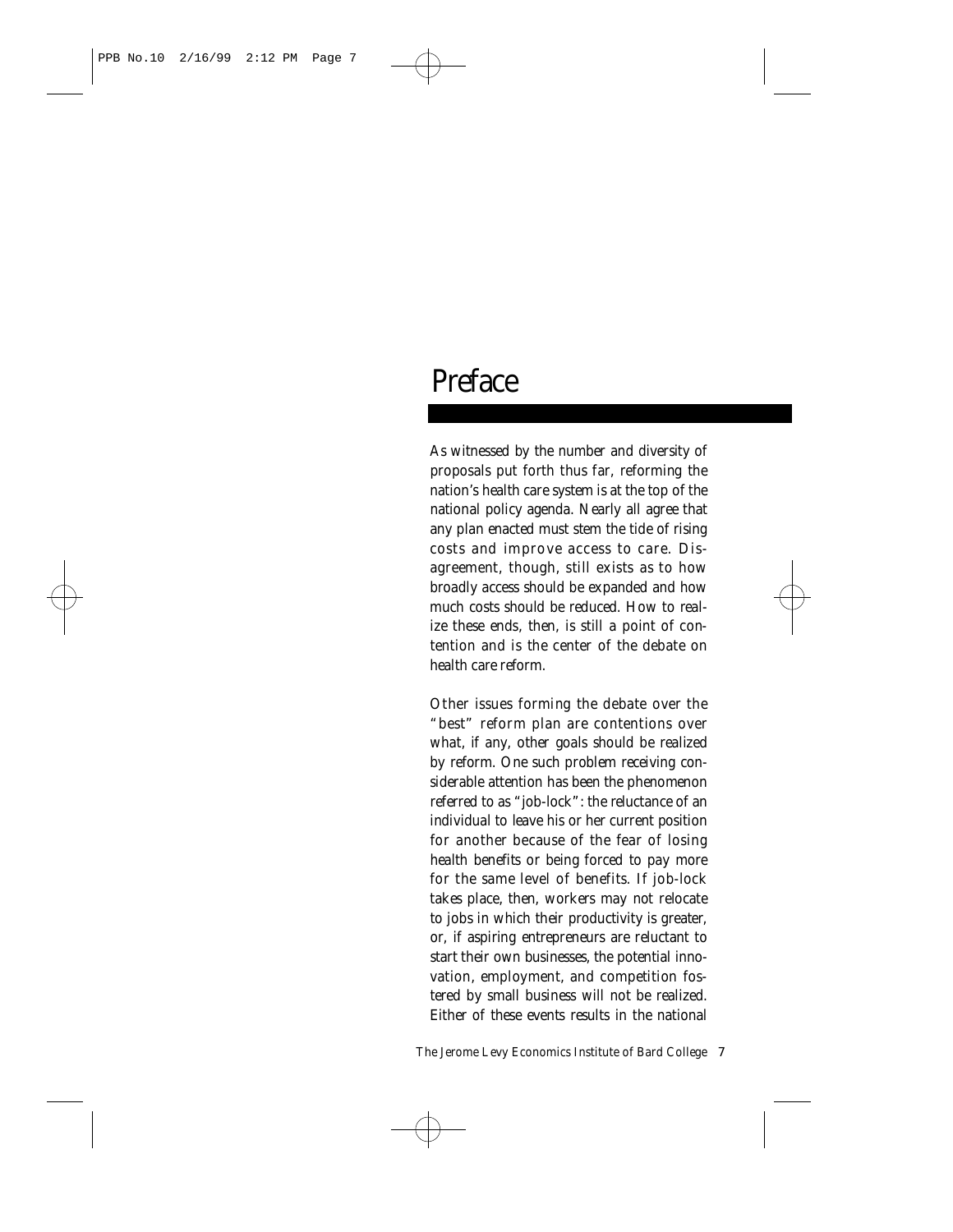economy operating at less than its full potential. If the incidence of joblock—which survey evidence indicates could affect as much as 30 percent of the labor force—is widespread, reform of the health care system should include provisions that result in health benefits that are portable from one job to another. Most, therefore, would advocate policies that move the health care delivery system away from the current mode of employer-provided benefits to one that is more national in scope.

The research conducted by Douglas Holtz-Eakin in this issue of the Institute's *Public Policy Brief* details the theoretical reasons for job-lock and outlines recent survey results used to back up claims of its occurrence. To test the validity of these surveys, Holtz-Eakin conducts an empirical analysis of the incidence of job-lock in over 5,000 families. His investigations measure job-lock among workers based on a number of different variables, including

- gender
- marital status
- spousal insurance status
- changes in health status
- income levels
- job tenure

His findings lead him to conclude that "despite concerns to the contrary, health insurance considerations do not appear to be a pervasive roadblock to job mobility in the U.S. labor market . . . It is not necessary, then (at least from a job-mobility perspective), to break the historical employer-based provision of the system in order to institute reforms to improve access and control costs."

We recognize that job-lock is but one aspect in the health care reform debate. While job-lock alone may be insufficient reason for changing the current health care delivery system from its current employer-based form, it is at the same time insufficient basis for an argument against other reform proposals. We hope that the research presented by Douglas Holtz-Eakin will, therefore, stimulate discussion and help to identify which issues—be they related to the labor market or not—are most in need of attention in ongoing efforts to heal the problems of the national health care system.

Dimitri B. Papadimitriou *Executive Director*

November 1993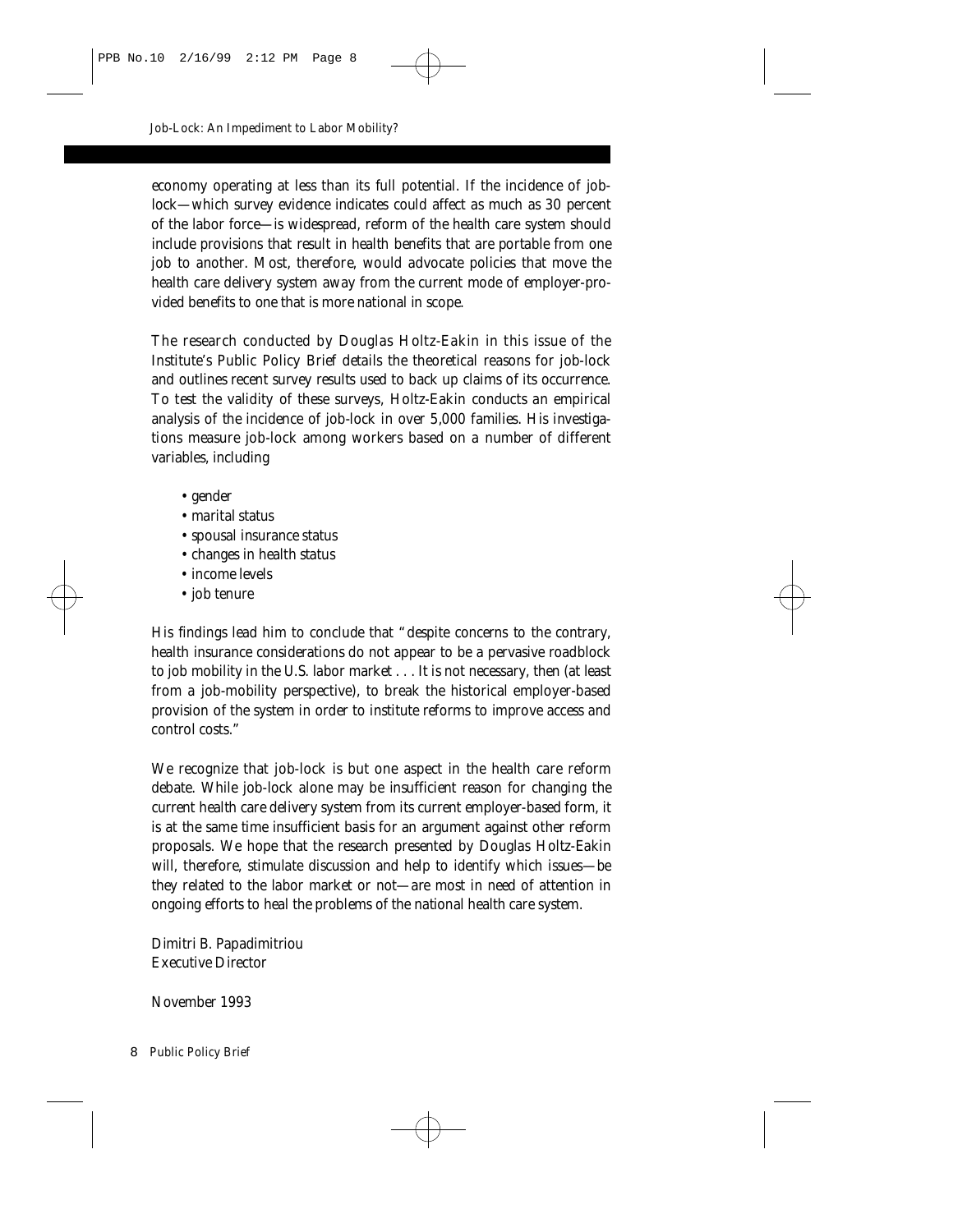## Is Health Insurance Crippling the Labor Market ?

*Douglas Holtz-Eakin*

### I. Health Insurance and the Labor Market

Access to health care, medical costs, and health insurance have risen to the top of the national policy agenda. This attention reflects the increasing share of U.S. resources devoted to health care expenditures: Between 1950 and 1990, the share of Net National Product devoted to health care has risen from 4.8 percent to 13.7 percent.1 Despite the increase in expenditures, there is widespread concern that the large number of uninsured families exposes individuals and their children to health problems. In the eyes of many, the root of both problems may be at least partially attributed to the U.S. tradition of providing health insurance with other job-related benefits.

Aaron (1991) reports that two out of every three Americans under the age of 65 are covered by employer-provided insurance,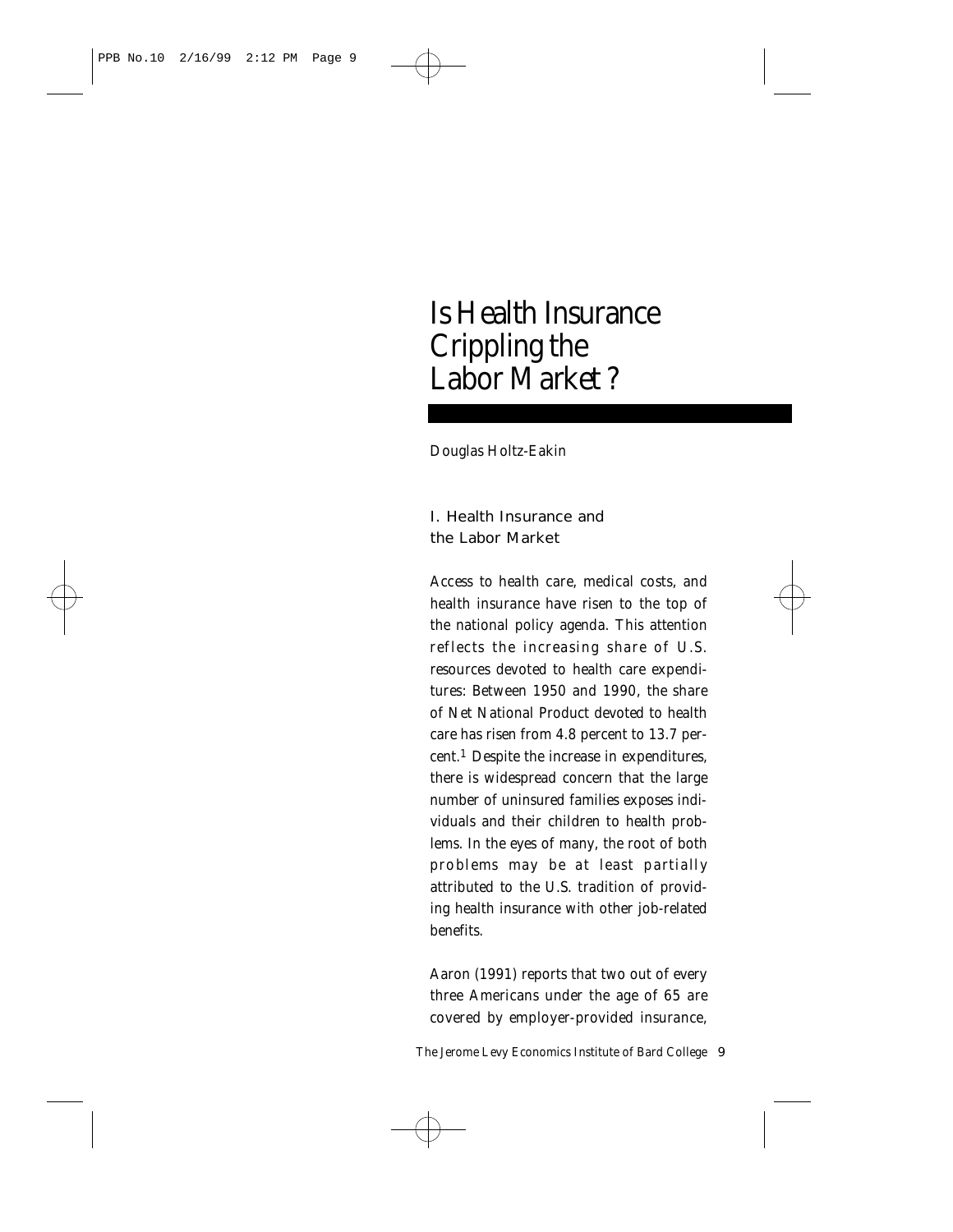and that these individuals constitute roughly 75 percent of all employees. Government policy has fostered this reliance on employer-provided insurance through the exclusion of premiums from taxable income under the U.S. individual income tax. These deductions have a value of nearly \$80 billion and provide a clear incentive to add health insurance as a fringe benefit.2,3 At the same time, premium deductibility provides little incentive for individuals to reduce insurance costs or to efficiently utilize medical services. For these reasons, many diagnoses of the health care cost spiral center on the incentives provided by the U.S. system of employer-based insurance plans.

Employer-provided insurance may impose an equally large, if hidden, cost on the economy by interfering with labor market mobility. Employer-provided insurance typically is not portable. As a result, individuals who choose to leave their employers usually must change their health insurance. In the process, they may face being temporarily uninsured, paying a higher price for the same coverage, or losing all or part of their insurance coverage (due, for example, to a preexisting condition). In response to these risks, individuals may feel compelled to sacrifice job opportunities; if so, they are "locked" in their jobs as a result of nonportable health insurance.

Increased attention has been paid to the issue of insurance-related "joblock" due to recent survey evidence. In 1991, a CBS/*New York Times* survey indicated that roughly 30 percent of respondents had stayed in jobs to retain their current health insurance coverage.4 The *Wall Street Journal* recently reported a similar, if somewhat smaller finding namely that in 1992, 12 percent of respondents had "passed up job opportunities because of considerations involving health insurance benefits."5

Such survey evidence raises the specter of a labor market lacking the flexibility to respond to changing economic conditions. To the extent that this scenario is true, the U.S. pays a cost in the form of reduced productivity from

- workers ill-suited to their current employers
- a misallocation of its labor force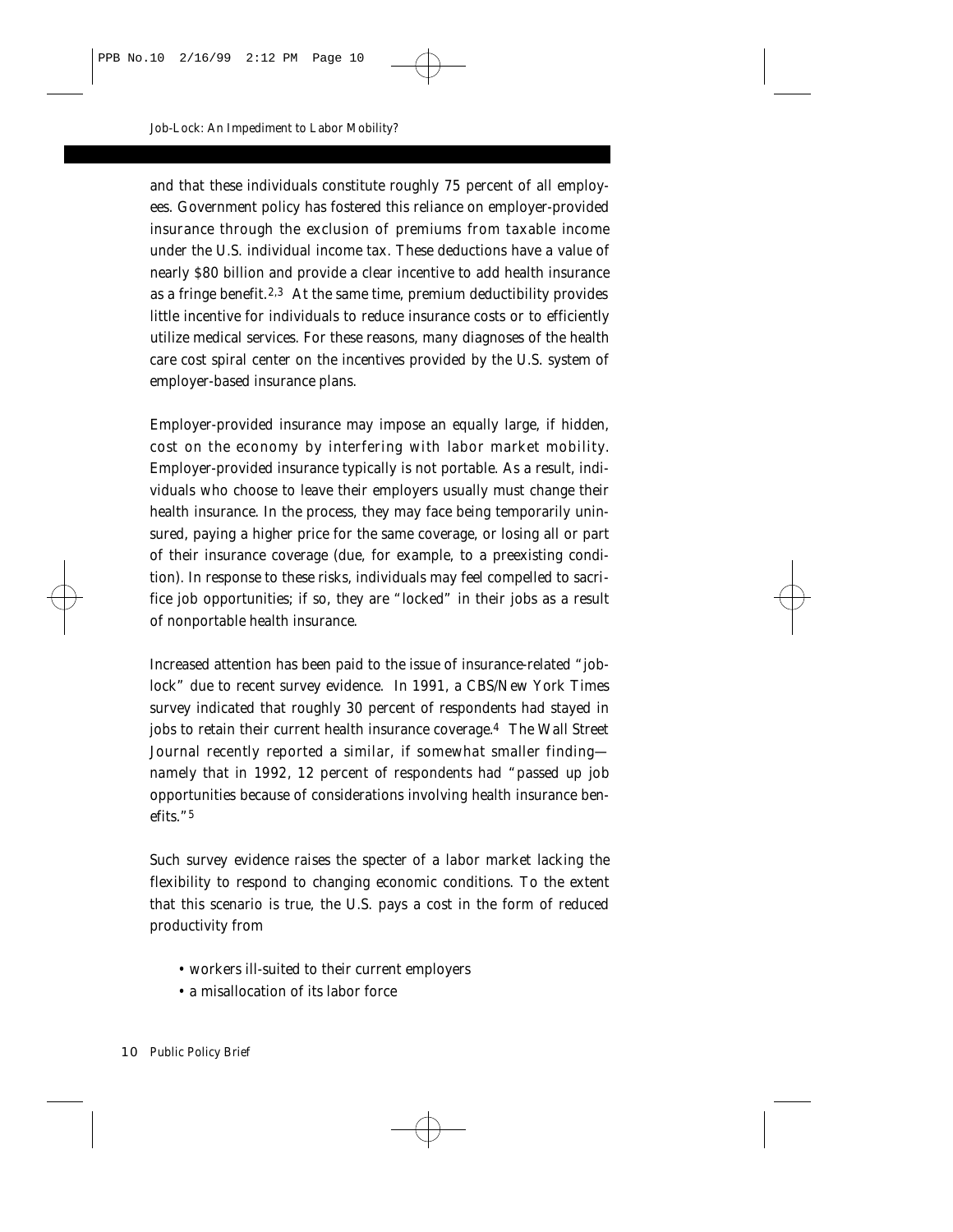• higher relocation and training costs for those workers who have stayed too long in their jobs

In a similar fashion, job-lock may be an impediment to entrepreneurship. Entrepreneurial enterprises are widely recognized as an important source of innovation, employment, and economic dynamism. Start-up ventures create jobs and provide new competition to existing businesses, thereby helping to improve product quality and the supply of new goods and services. The absence of portable health insurance, however, may affect a worker's decision to leave a job and start a new firm. Indeed, the *Wall Street Journal* noted, "If you're thinking of taking the entrepreneurial plunge, take a break from the business plans and five-year projections and consider your family's need for health, disability, and life insurance."6

#### II. Job-Lock and Its Costs

The emergence of health insurance as a reoccurring theme in policy discussions concerning the labor market raises important questions about issues relating to the nature and size of the distortions induced by our national system of health insurance.

Firms competing in labor markets hire those workers whose productivity is high enough to offset the cost of their compensation. For example, if a firm offers \$20,000 in wages and \$5,000 in health insurance it will profit from hiring any worker whose productivity exceeds \$25,000.

On the other side of the labor market, workers analyze offers, implicitly weighing the relative value of wages and salary versus benefits such as medical insurance. Some workers may value health insurance highly, perhaps even more than the purchase price of \$5,000. Other workers (those with little demand for health insurance) may value medical benefits at less than \$5,000, and, therefore, value the total package offered by the firm at less than \$25,000. For example, if the latter workers value health insurance at only \$0.80 per dollar of benefits provided, the effective value of the firm's total compensation is \$24,000. Such workers would prefer a firm offering more compensation in the form of salary and less in medical benefits: \$22,000 in salary and \$3,000 in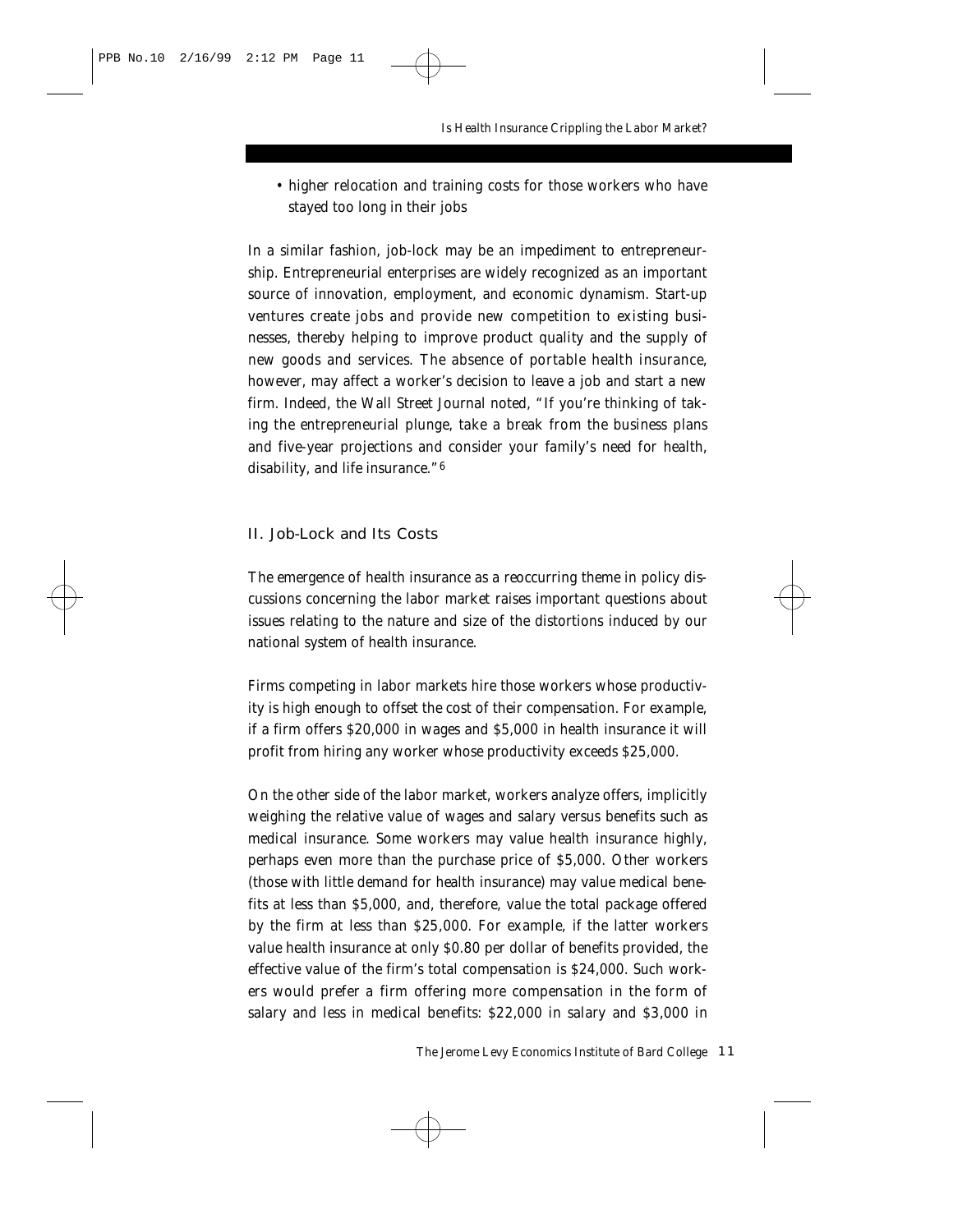health insurance, for example, would provide an effective value of compensation of \$24,400 to such employees.7 As workers choose among their options and firms adjust their compensation packages, employees in the economy will be distributed among the productive opportunities in industries and firms.

There are two important features to this process. First, for each firm in the example, total compensation per worker is \$25,000. Those who are hired return at least this amount of productivity to the firms. From this perspective, workers are interchangeable: Equally productive workers are equally costly to the firm. The second key aspect is that in the worker's view, firms are *not* interchangeable. Workers who place a very high value on health insurance (and other benefits) will be attracted to firms that offer even small amounts of these benefits. However, because the amount of insurance compensation offered by any one firm tends to be equal for each employee, firms must increase the level of benefits they extend in order to attract workers who place a lower value on health insurance (that is, to offset the lower valuation placed on benefits by these workers). As firms compete for workers, both the amount of health insurance and its implicit value in the market will be determined by these lower-valuation workers. This process generates a surplus for high-valuation employees as they receive a higher level of insurance and, in doing so, garner benefits the value of which exceeds the implicit price determined by the labor market.

In the end, otherwise identically productive workers (who are interchangeable from the firms' perspective) will differ in their propensity to move to new jobs. Any implicit surplus provided by health insurance will act as a "wedge" between a worker's current compensation and the value of offers elsewhere (which are determined by lower-valuation individuals). The greater the value placed on health insurance the larger the wedge and, hence, the greater the outside offer needed to induce a worker to change jobs.<sup>8</sup> New employment offers arise when a worker's productivity is higher in another job; from the perspective of the economy as a whole it is desirable for the individual to choose his or her most productive opportunity. Because of differences in the valuation of health insurance, however, individuals may not pursue these opportunities but, rather, may be locked into activities in which their productivity is lower.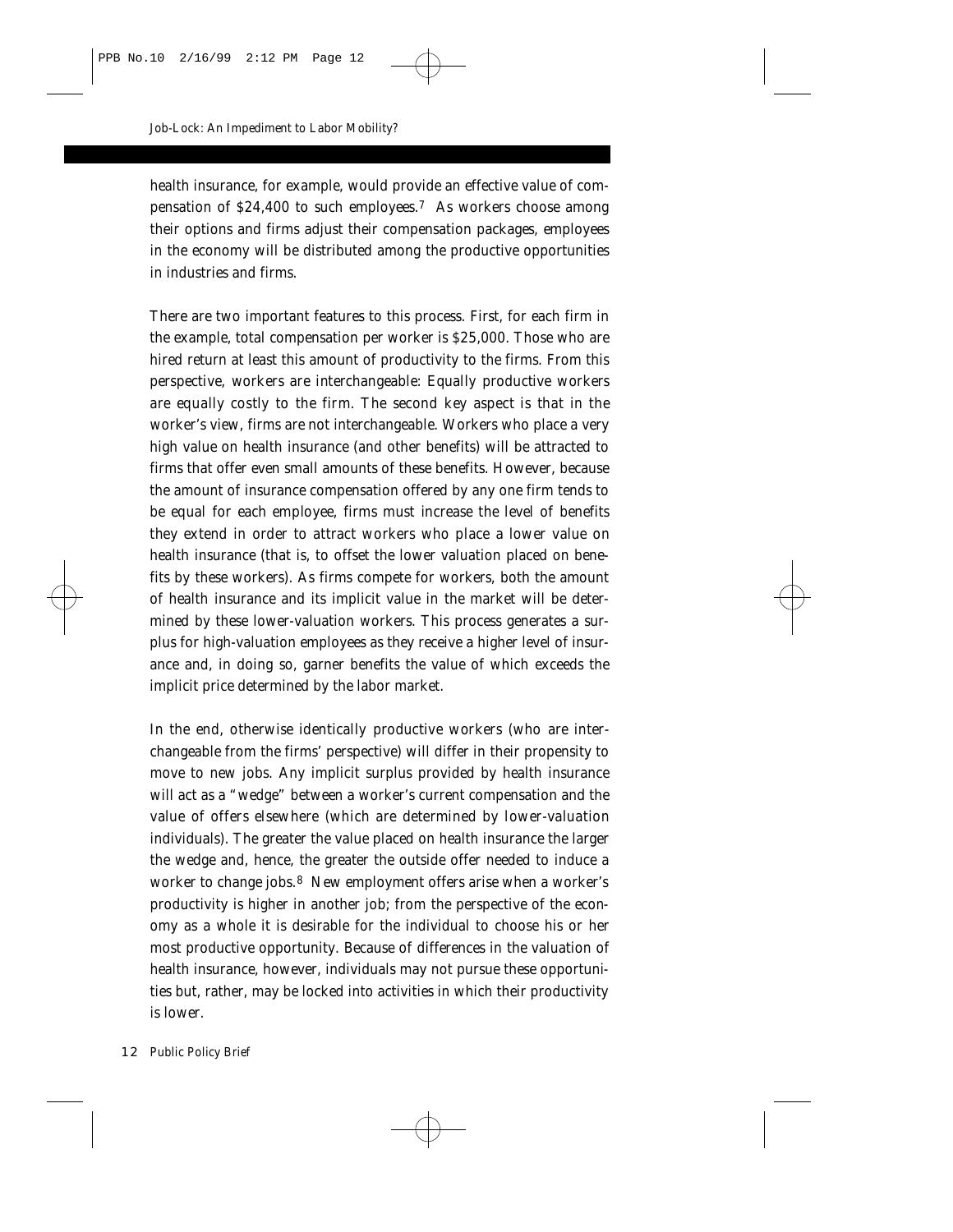The cost to the economy of job-lock, then, is the difference between an individual's productivity in the two jobs, which represents the foregone opportunity to raise the amount of economic output through a more efficient utilization of labor and its skills. The longer the mismatch persists over time, the greater the costs.

In extreme cases, individuals may fear losing their health insurance either in part or entirely—when changing jobs. By definition, this produces large differences between the value of compensation in their current jobs versus employment elsewhere. The practice of medical underwriting—which requires individuals to pass a physical examination in order to qualify for coverage—may increase the risk of an individual losing insurance when he or she changes jobs. This feature looms largest for those who have experienced a significant decline in their health and may further hinder job mobility.

Even if not denied coverage, a second feature of the insurance market may raise impediments to job mobility. As part of his or her current group plan, a worker may be relatively inexpensive to insure. The cost of insurance to small firms, however, may be experience-rated (that is, based on the number of, or growth in, recently submitted claims). This makes a new employee (especially one who has experienced a decline in his or her health) more costly to insure in a new job at a small firm, and results in the individual being a less attractive candidate for such jobs. From the perspective of the individual, the higher premium reduces the net benefit from insurance. In either example, the net value of health insurance benefits may drop sharply (even to zero) as an individual changes jobs.

Cooper and Monheit (forthcoming) report that "among job changers, only two-thirds of the 4.7 million wage earners who held employmentrelated insurance at their first 1987 jobs obtained such coverage at their new jobs, while over one-fifth of such policyholders became uninsured." Because many firms impose waiting periods before providing health insurance, Cooper and Monheit recognize that their computation will overstate permanent insurance losses.9 Nevertheless, the risk of at least a temporary loss of coverage appears to be significant.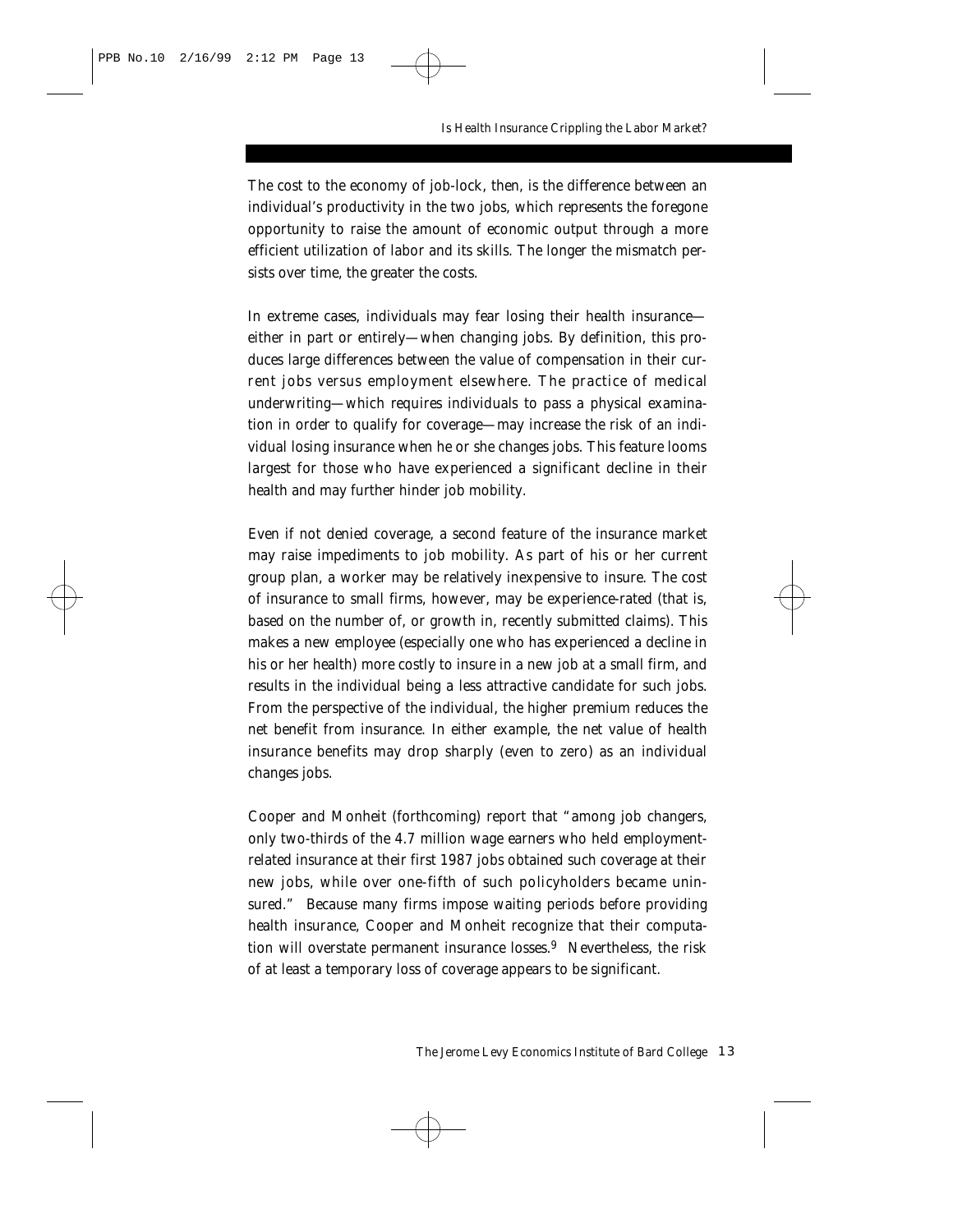Even if coverage is not lost entirely, it may be limited by clauses precluding coverage for preexisting conditions. A 1987 survey indicated that 57 percent of employers had clauses in their insurance arrangements that limited or excluded coverage for expenses stemming from preexisting conditions. For smaller firms such caveats were even more prevalent: 64 percent of employers in small firms (those with fewer than 500 employees) had policies that included such a clause.10

In sum, it is not difficult to envision the role health insurance might play in reducing labor market mobility. Notice, too, that differences among individuals in the valuation of health insurance are at the heart of job-lock. The degree to which individuals differ in their assessments of health benefits (which, in turn, determines the relative extent of joblock) is ultimately an empirical issue. Employment decisions are, of course, affected by a multitude of other considerations. Job-lock resulting from health insurance factors may, then, be dominated by other considerations.

Moreover, economic incentives can be used to circumvent job-lock. To the extent that firms have the flexibility to alter the mix of wages and benefits on an employee-by-employee basis, it is possible to tailor compensation to attract individual workers. A firm could compensate individuals with more expensive insurance (for example, by covering preexisting conditions) at the expense of wages, thereby overcoming proclivities toward job-lock.

In the end, job-lock is like most economic policy issues: It is possible to envision circumstances in which a problem will arise and obtain survey evidence that suggests that individuals may be subject to these forces. The severity and/or general incidence of the phenomenon, however, is often unknown. Only empirical research may reveal the extent of its economic effect.

#### III. Job-Lock: How Big?

Do people get locked into their jobs by health insurance? Figure 1 provides a comparison of job-mobility behavior between 1984 and 1985 for individuals with and without employer-provided health insurance.11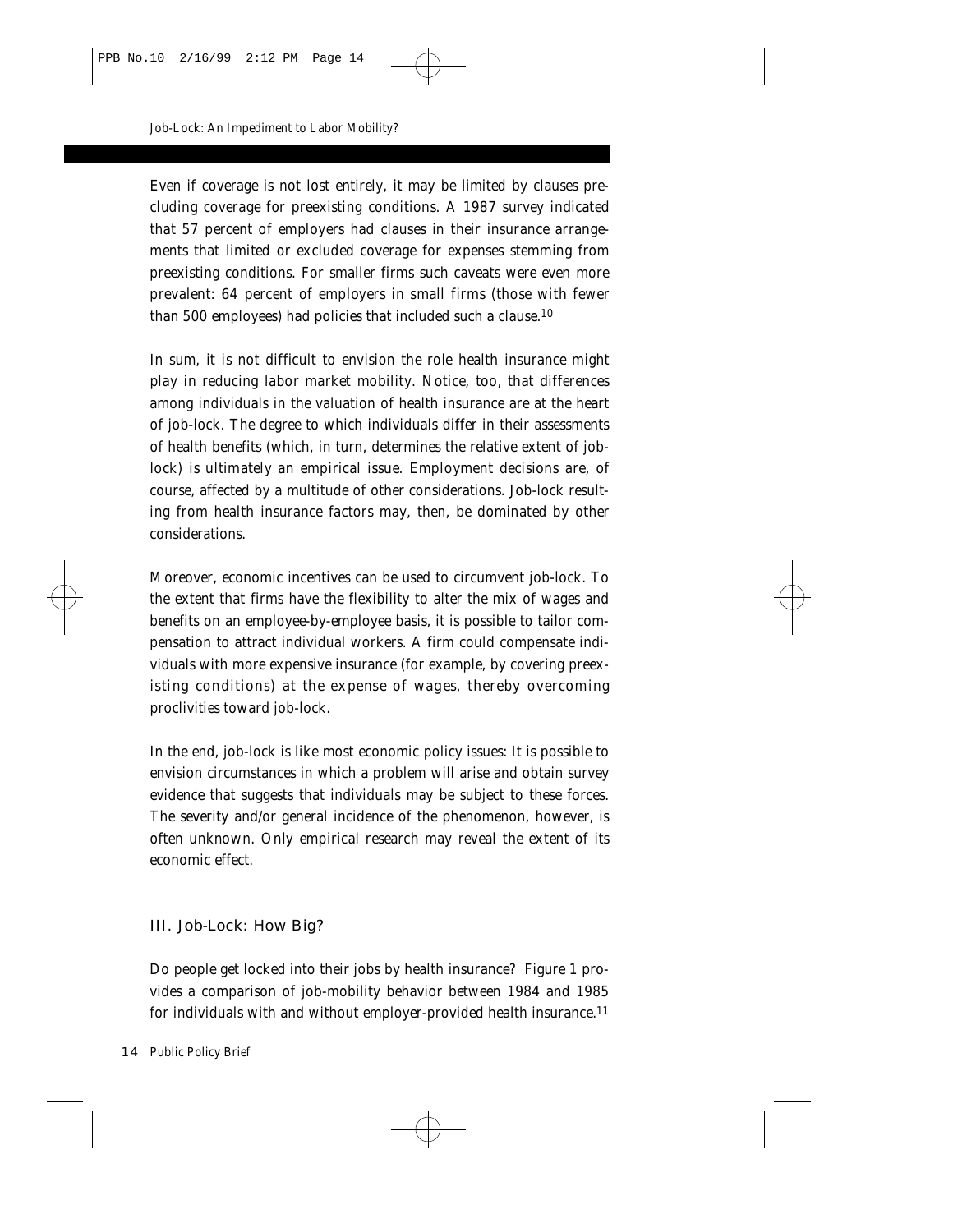### Figure 1 Health Insurance and the Propensity to Change Jobs\*

## **(A) ALL INDIVIDUALS** *No Job Change Job Change* No Insurance Plan 2.078 588 0.78 0.22 Insurance Plan 2,880 515 0.85 0.15 **(B) MARRIED MEN** *No Job Change Job Change* No Insurance Plan 810 810 174 0.82 0.18 Insurance Plan 1,500 221 0.87 0.13 **(C) MARRIED WOMEN** *No Job Change Job Change* No Insurance Plan 665 213<br>0.76 2.24 0.76 Insurance Plan 771 148 0.84 0.16 **(D) SINGLE MEN** *No Job Change Job Change* No Insurance Plan 222 22 0.70 0.30 Insurance Plan 244 69 0.74 0.26 **(E) SINGLE WOMEN** *No Job Change Job Change* No Insurance Plan 381 381 105 0.79 0.22 Insurance Plan 365 365 77 0.83 0.17

\*Each cell shows the number of entries in the cell (top) and the proportion of the entries in each *row* that are in the cell (bottom).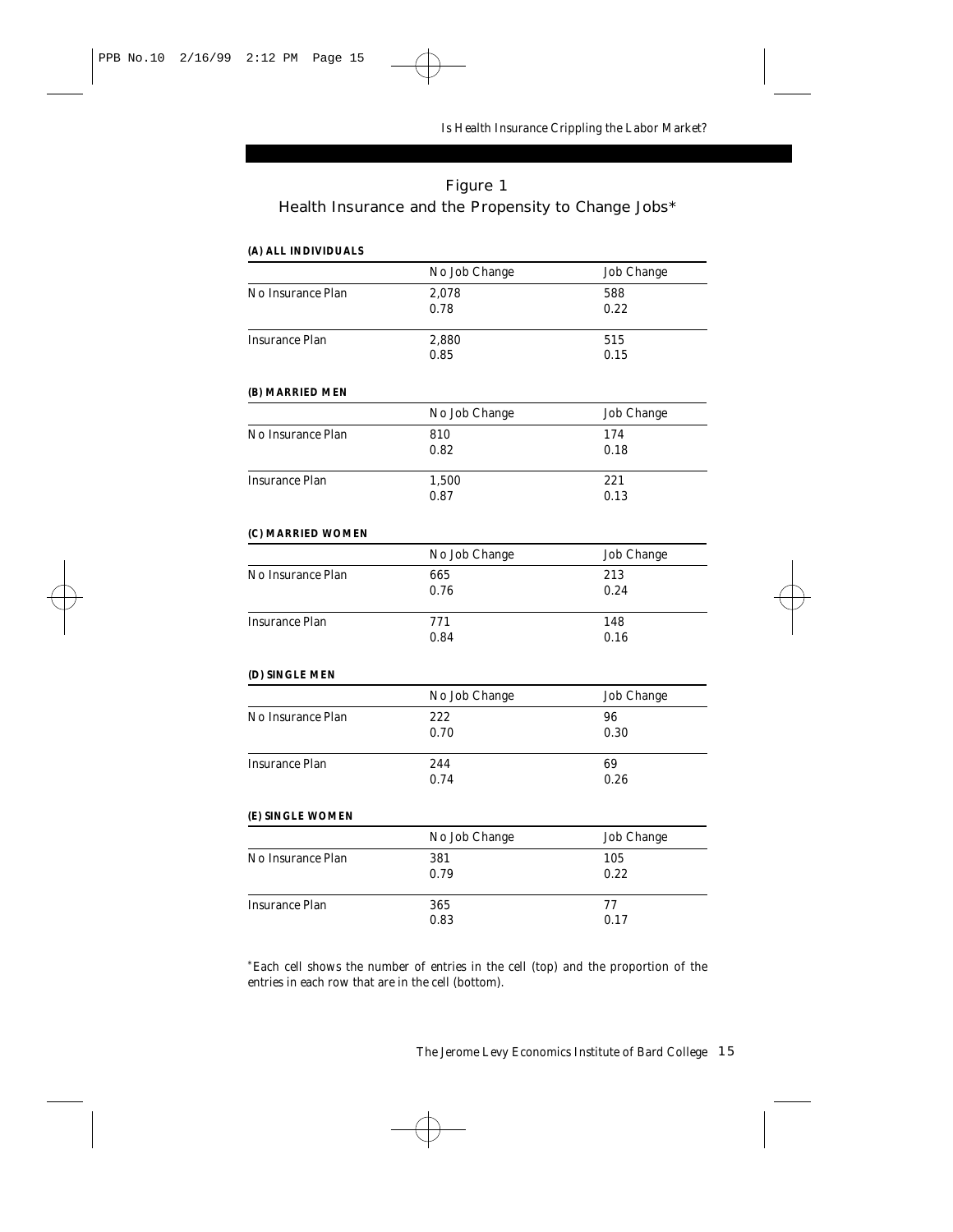Each cell of the panel contains two entries: The top number indicates the number of individuals who fall into that cell, while the bottom number displays the fraction of people *in that row* who fall into the cell. For example, consider panel (A), which summarizes the entire sample: Its first cell indicates that of the 2,666 people who did not have employer-provided insurance, 2,078 individuals, or 78 percent, did not change their jobs during the survey period. In contrast, the upper-right cell in the panel shows that the remaining 588 individuals without an employer plan, or 22 percent, did change jobs between 1984 and 1985.

What message is conveyed by the data in panel (A)? The notion of joblock predicts that those with employer-provided insurance will not change jobs, while those without insurance will switch employment; entries, therefore, should be clustered in the upper-right and lower-left cells. The data in panel (A) indicate that the propensity to change jobs *is* much higher for those without insurance (22 percent) than for those with insurance (15 percent).

Is job-lock a phenomenon restricted to certain workers? The remaining panels in Figure 1 display the relationship between insurance and job mobility for men and women by marital status. In each case, the percentage of those who change jobs is lower among those with insurance than among those who are not provided health insurance by their employers.12

Figure 1 provides a relatively crude examination of job-lock because it ignores other factors that may be associated with changing jobs. In their study of job-lock, Cooper and Monheit (forthcoming) utilize a more sophisticated incarnation of the strategy employed here. Specifically, they use the National Medical Expenditure Survey (NMES) to compare job mobility between those with and those without employer-provided insurance while controlling for a wide array of economic and demographic characteristics of the individuals included in the sample. They conclude that for married males, the decline in mobility is as much as 25 percent.

There is an important pitfall to using this approach, however. In doing a statistical analysis, even comprehensive data sets do not include the enormous array of information needed to fully describe an individual's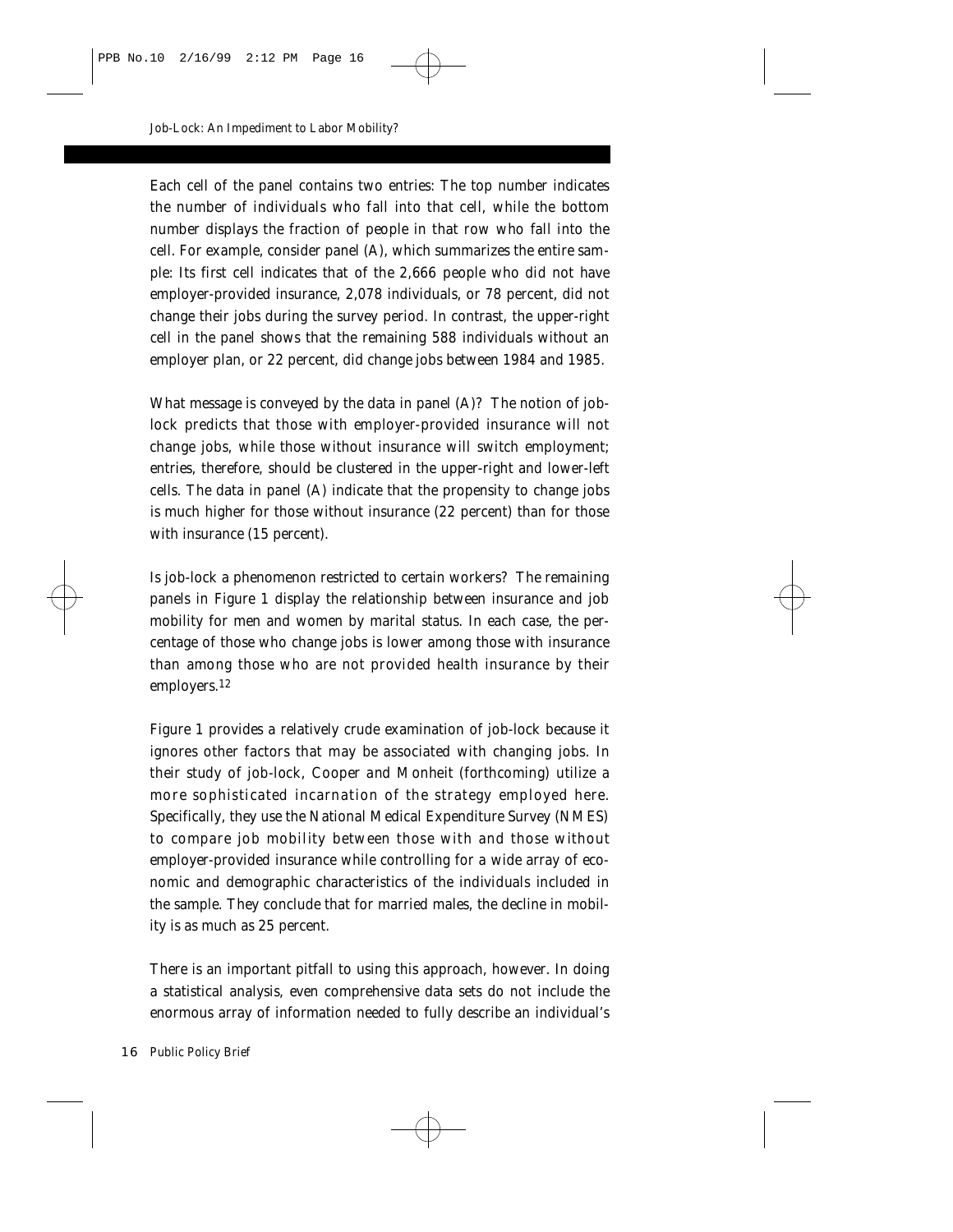work environment. As a result, employer-provided health insurance is likely acting as a proxy for a wide variety of desirable, but unobserved, characteristics of a job. That is, "good jobs" provide a package of desirable characteristics including health insurance (which appears in the data) and other characteristics (which do not). Hence, the fact that workers are less likely to leave jobs that provide health insurance benefits may tell us nothing more than that people are less likely to leave "good jobs."

To deal with this problem, Holtz-Eakin (forthcoming) and Madrian (1992) examined the behavior of married individuals who had employer insurance, and compared job mobility of those whose spouses had insurance to those whose spouses did not have coverage. The logic of the test is straightforward: If job-lock is important, an individual whose spouse has health benefits effectively receives "portable insurance" via the spouse's plan; the job mobility of such an individual, therefore, should be unaffected by the loss of his or her own insurance plan. In contrast, individuals whose spouses do not have insurance will find themselves locked into their jobs.

Figure 2 displays the findings based on this strategy using a format analogous to the type used to derive the statistics shown in Figure 1. As panel (A) shows, 13 percent of individuals whose spouses did not have insurance did change jobs. Consistent with the notion of job-lock, the 15 percent mobility rate recorded among those whose spouses had insurance is higher than the mobility rate among those who did not have insurance, although the difference is quite small. Indeed, a statistical test indicates that the rates are indistinguishable. Thus, a more refined technique provides no support for the job-lock hypothesis.

Just as having insurance may be a reflection of holding a good job, a spouse with insurance may reflect a "good spouse," that is, one with skills sufficient to be employed in a job that provides insurance. Moreover, simply being married to a skilled spouse may make it easier for an individual to change jobs, as there is less risk involved than when the spouse does not have health insurance and/or good labor market skills. If the risk associated with job mobility is inversely related to the extent of a spouse's market skills, the difference in job mobility in Figure 2 reflects both the effects of health insurance and the effects of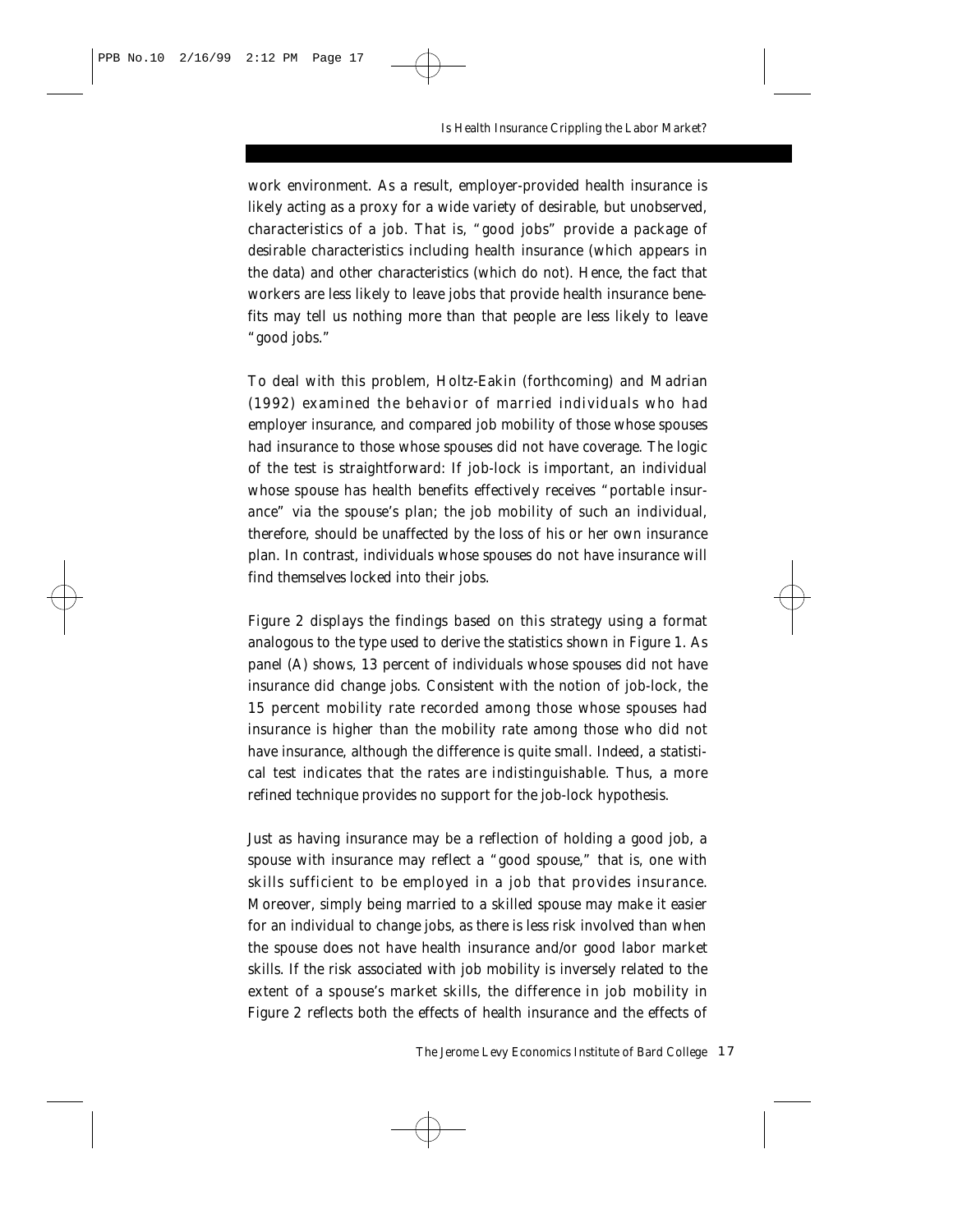### Figure 2 Spouse Insurance and the Propensity to Change Jobs Among the Insured\*

#### **(A) ALL INDIVIDUALS**

|                       | No Job Change | <b>Job Change</b> |
|-----------------------|---------------|-------------------|
| No Spouse Insurance   | 1,267         | 191               |
|                       | 0.87          | 0.13              |
| Spouse Insurance Plan | 1,004         | 178               |
|                       | 0.85          | 0.15              |

#### **(B) MARRIED MEN**

|                       | No Job Change | <b>Job Change</b> |  |
|-----------------------|---------------|-------------------|--|
| No Spouse Insurance   | 1,002         | 133               |  |
|                       | 0.88          | 0.12              |  |
| Spouse Insurance Plan | 498           | 88                |  |
|                       | 0.85          | 0.15              |  |

#### **(C) MARRIED WOMEN**

|                       | No Job Change | Job Change |
|-----------------------|---------------|------------|
| No Spouse Insurance   | 265           | 58         |
|                       | 0.82          | 0.18       |
| Spouse Insurance Plan | 506           | 90         |
|                       | 0.84          | 0.16       |

\*See the note to Figure 1.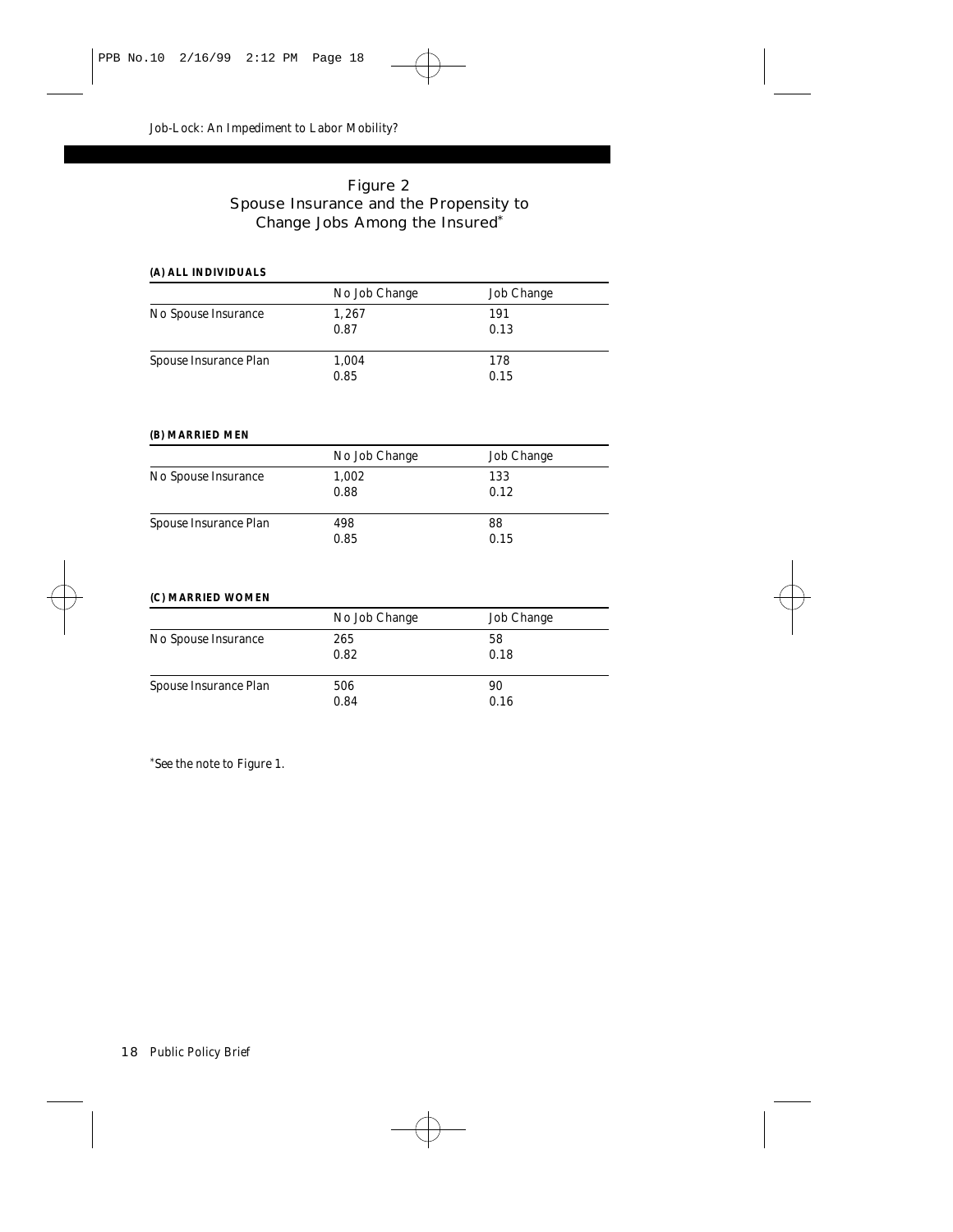the skills of the spouse. However, because the spouse's skills will still be valuable even if the individual is not job-locked, it is possible to disentangle the effect of the spouse's skills from that of the insurance, per se. To do so, we first must examine individuals who do not have insurance and, thus, do not have a job-lock problem for their spouses' insurance to "solve." Using the Panel Study of Income Dynamics (PSID), the mobility rate for uninsured individuals whose spouses have insurance is 5 percentage points higher than the mobility rates for uninsured individuals whose spouses do *not* have insurance. This is the effect of the spouse's skills alone. As shown in Figure 2, the difference in mobility rates for insured individuals is 2 (that is, 15 minus 13) percentage points. As noted earlier, this reflects both the effect of the spouse and the value of having portable insurance. Subtracting the spouse effect (5 points) from the combined effect (2 points) gives an estimate of the lock-in effect equal to *negative* 3 percentage points. (Because it uses a comparison of differences in mobility rates to identify lock-in, this approach is known as differences-in-differences.<sup>13</sup>) The choice of method, however, does not alter the outcome: Job-lock does not appear to be an important empirical issue. The extent to which mobility rates are higher for individuals whose spouses are insured apparently is attributable to the spouses' market skills. There is no residual job-lock effect in the data.

Because the labor force behavior of married men may be quite different from that of married women, there may be concern that the pattern noted above could be contaminated as the result of pooling these two groups together. However, panels (B) and (C) in Figure 2 indicate that when the two groups are examined separately, the difference in mobility rates between them is quite small. For men, mobility is higher if the spouse is insured, but the difference is not significant. For women, the mobility difference is negative, indicating that the result goes the "wrong" way from a job-lock perspective.14

Again, the results stated thus far may not fully capture the more complex story behind actions in the labor market. As noted earlier, both Holtz-Eakin (forthcoming) and Madrian (1992) embed the logic of the test in Figure 2 within comprehensive studies of job mobility. Madrian focuses on the behavior of married men aged 25 to 55 included in the NMES and finds, at best, weak evidence of job-lock, while Holtz-Eakin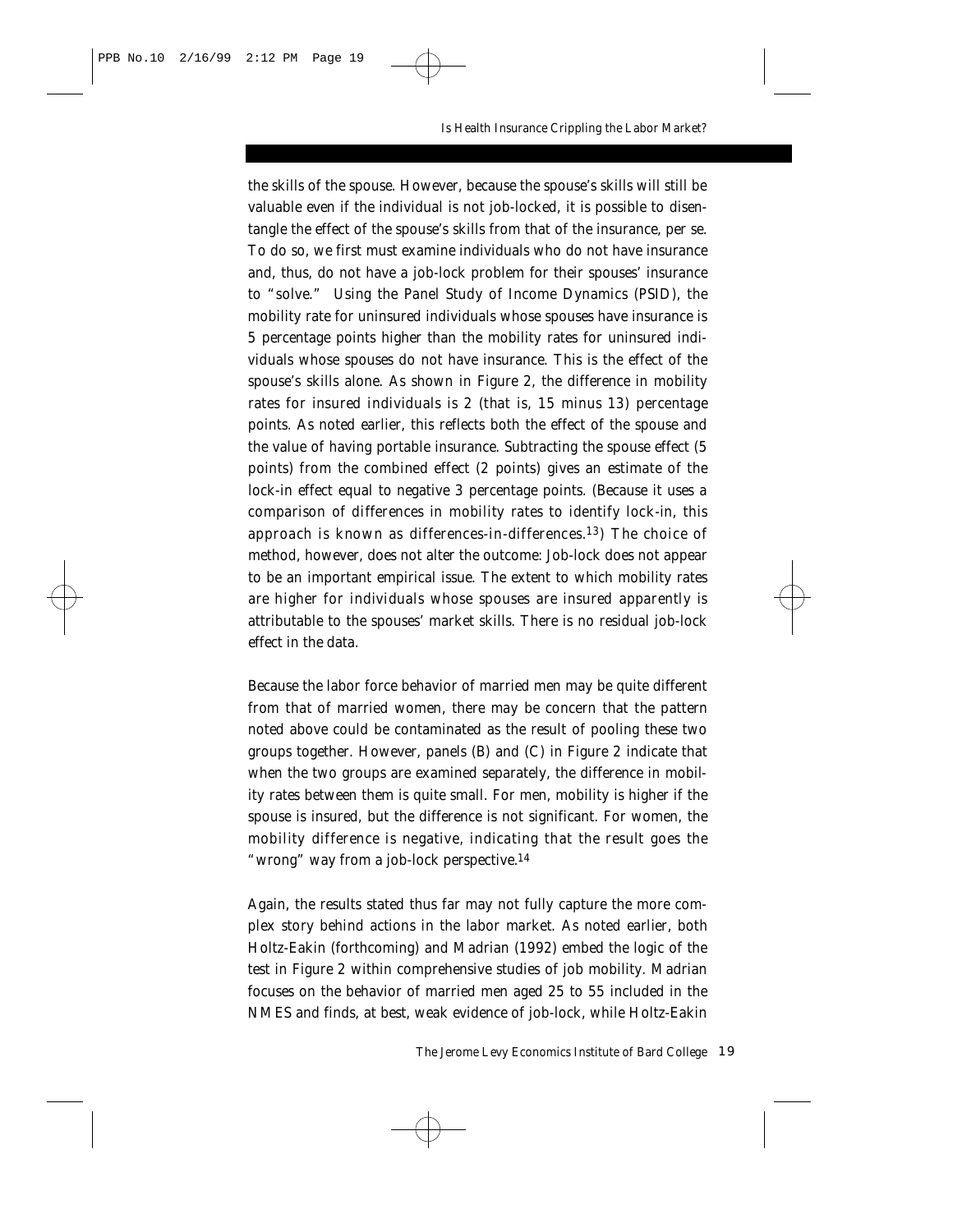finds no effect of health insurance on job mobility regardless of either marital status or gender.

Using information about the insurance status of spouses to isolate the occurrence of job-lock is an improvement over simple comparisons of the insured to the uninsured. It is not, however, without potential pitfalls. Spouses are likely to make jointly both insurance and labor market decisions; thus, differences in the insurance status of spouses are unlikely to be independent of employment decisions. In short, there is some risk that causation could run from job mobility to spouses' insurance and not the reverse.

It is straightforward, however, to extend the logic of the spouse insurance test. The key precept of the test is that individuals place different values on their insurance—and, hence, their cost of changing jobs—if they have access to other insurance. There are, however, added reasons that one might place a high value on insurance. Individuals in poor health, for example, are likely to place a higher value on their insurance than those in good health.

Keeping this in mind, consider the data in Figure 3. The first row shows the occurrence of job-lock among married men with employer-provided insurance. Column (a) shows that 7.3 percent of married men who reported themselves as being in poor health and whose spouses had insurance changed jobs. In contrast, 9.6 percent of married men in similarly poor health whose spouses were not insured changed jobs (refer to column (b)). Labor mobility was 2.3 percentage points *lower* for the insured-spouse group than for the uninsured-spouse group (see column (e)). To see if the effect was larger for those in poor health, the same comparisons must be made for individuals in good health; these are shown in columns (c) and (d). As shown in column (f), for those in good health, the simple difference in mobility was 3.7 percentage points higher for the insured-spouse group.

Finally, the net job-lock effect is derived by comparing the differencesin-differences between the "poor health" and "good health" groups; this is provided in column (g). Again, we observe a *negative* "job-lock" effect of 6 percentage points, which indicates that insurance is less important for those in poor health. That is, spousal health insurance is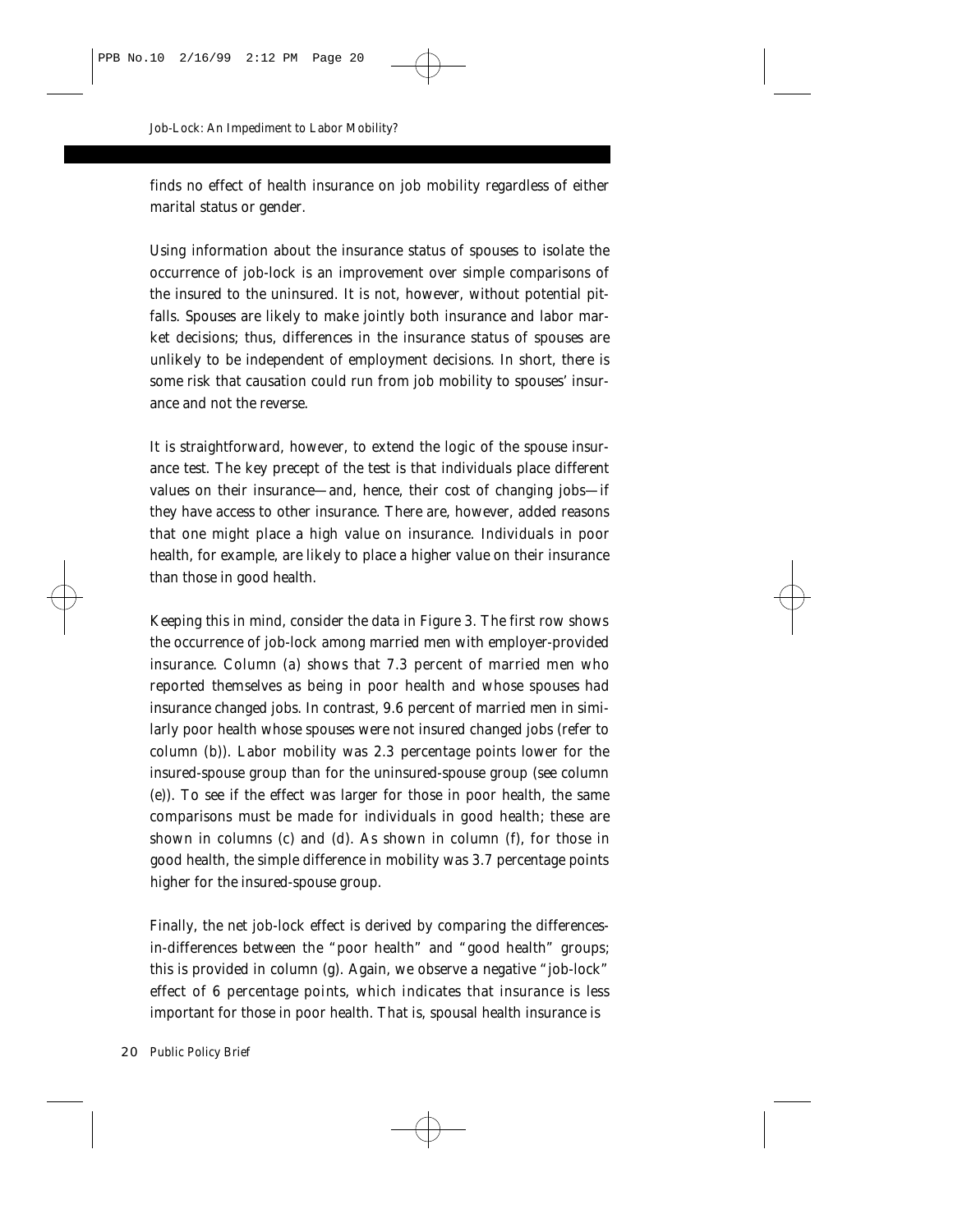|   | l |
|---|---|
| í |   |
| Ϊ | T |
|   | L |

|                            |                     | INDICATOR SAMPLE       |                     | NON-INDICATOR SAMPLE   |                                 |                           |                                 |
|----------------------------|---------------------|------------------------|---------------------|------------------------|---------------------------------|---------------------------|---------------------------------|
|                            | Insurance<br>Spouse | No Spouse<br>Insurance | Insurance<br>Spouse | No Spouse<br>Insurance | Difference<br>Simple            | Difference<br>Simple      | <b>Job-Lock</b><br>Effect       |
| Insurance Demand Indicator | $\circledcirc$      | ê                      | $\circledcirc$      | €                      | $= (a) - (b)$<br>$\circledcirc$ | $= (c) - (d)$<br>$\oplus$ | $= (e) - (f)$<br>$\circledcirc$ |
| Poor Health                | 0.073               | 0.096                  | 0.156               | 0119                   | $-0.023$                        | 0037                      | -0.060                          |
| Worse Health               | 0282                | 0.147                  | 0.114               | 0.141                  | 0.135                           | $-0.027$                  | 0.162                           |
| Lost 100 Hours of Work     | 0.112               | 0.106                  | 0157                | 0.119                  | 0.007                           | 0.038                     | $-0.031$                        |
| 4+ Days in Hospital        | 0.083               | 0.031                  | 0.153               | 0.120                  | 0052                            | 0.033                     | 0.019                           |
| Young Children             | 0129                | 0.120                  | 0.155               | 0.116                  | $\frac{0}{2}$                   | 0.039                     | $-0.030$                        |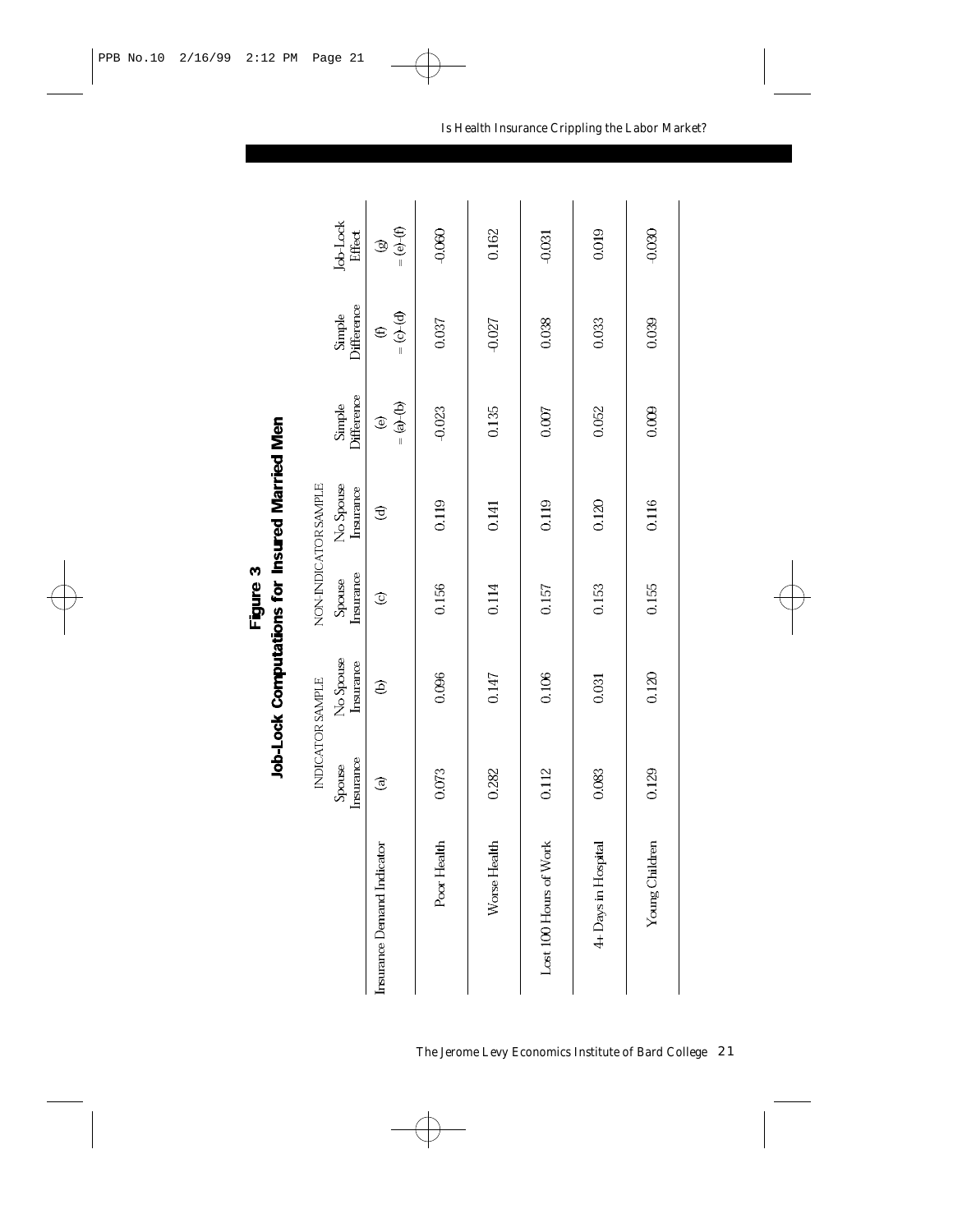a larger factor in job mobility for married men in good health than for those in poor health. In light of this, it is difficult to conclude from the data that job mobility among married men is affected by employer-provided health insurance.

Poor health is not the only (and may not be the best) indicator for placing a high value on health insurance. In the face of medical underwriting and preexisting condition clauses, individuals whose health has recently worsened may place a higher value on their existing insurance arrangements than those who have remained healthy. For example, a KPMG Peat Marwick survey cited in the *Wall Street Journal* indicated that the absence of coverage for preexisting conditions—a situation that affects over two-thirds of employees—may be an impediment to workers' switching jobs.15 Thus, a decline in health status may have important implications for job mobility. (The second row of Figure 3 provides job-lock computations for individuals who reported a decline in health status during the previous two years.)

Alternatively, one might prefer more objective measures of health care needs, such as (1) individuals who have lost 100 or more hours of work due to their own or others' illness, (2) those who spent four or more days in a hospital, or (3) those with young children (aged two years old and less). (Computations (analogous to those discussed above) showing the incidence of job-lock are shown for each of these indicators in the final three rows of Figure 3.)

What sort of statistical picture do these investigations reveal? With the sole exception of the results for "Worse Health" (Figure 3, row 2), the estimated incidence of job-lock among married men is either in the wrong direction or of inconsequential size.16 (A similar pattern arises in groups distinguished by gender and marital status, with a greater importance apparent only among those who categorize themselves as being in poor health. Refer to Appendix Figures 1–3.) Moreover, the results in Holtz-Eakin (forthcoming) suggest that even these weak effects overstate the effect of job-lock. In sum, even when a wide variety of methods is used to isolate the determinants of job-lock, little systematic evidence is found that health insurance interferes with job mobility.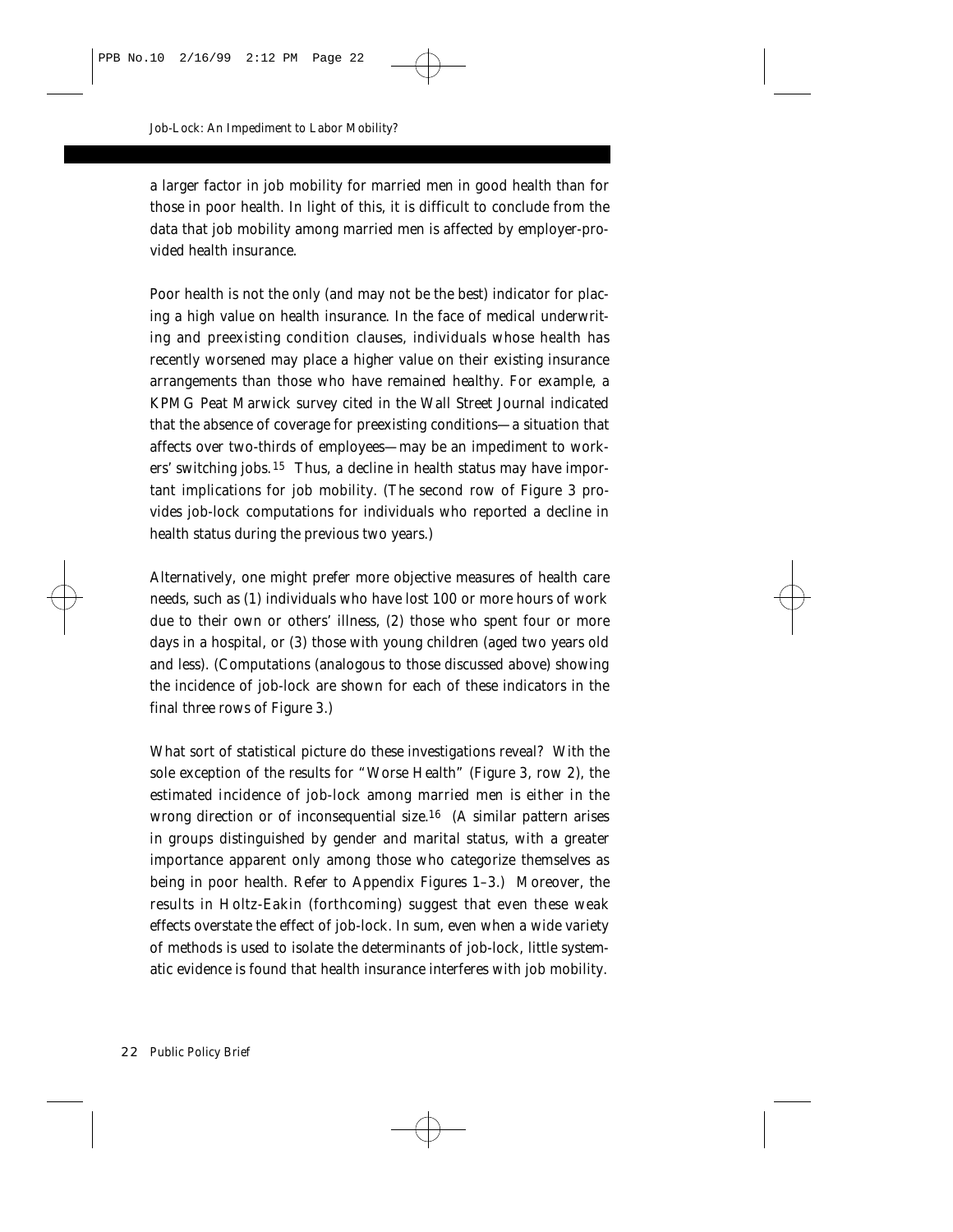#### IV. Job-Lock: Groups at Risk

The statistical findings reviewed in the previous section contradict survey and anecdotal evidence indicating that individuals tend to value their current insurance arrangements so highly that they forgo otherwise attractive new jobs. Can this apparent contradiction be resolved? One possibility is that such evidence reflects job-lock experienced only by specific subgroups of the labor force; the effects of job-lock on these groups, therefore, could be masked by data aggregation. Several possibilities for such groups come to mind, such as low-wage individuals who would find out-of-pocket medical expenses especially onerous, older workers who might have the greatest risk of loss of insurance as the result of medical underwriting, and short-tenure workers whose employment record might make it more difficult to attract a job with insurance benefits.

To check these possibilities, the data in the PSID were divided between men and women who, in 1984, made more than \$8,000 in wages (and those who made less), those who were older than 50 (and those younger than 50), and those who had more than 3 years of tenure on the job (and those with fewer than 3 years of experience).

The same technique as that used in Figure 3 was used to assess the importance of job-lock for the newly defined sample. In only one instance was there a consistent pattern of job-lock, namely among men and women with relatively short job tenures.17 In short, the data provide some evidence that concern about the loss of insurance may be important for individuals who have had a relatively short job history with their current employers. However, the results were at best, suggestive.

#### V. Job-Lock and Entrepreneurs

As noted at the outset, there is some concern that employment-based insurance acts as an impediment to aspiring entrepreneurs. Indeed, one might expect the effect to be even more dramatic in this context as the loss of insurance is a necessary consequence of starting a new venture.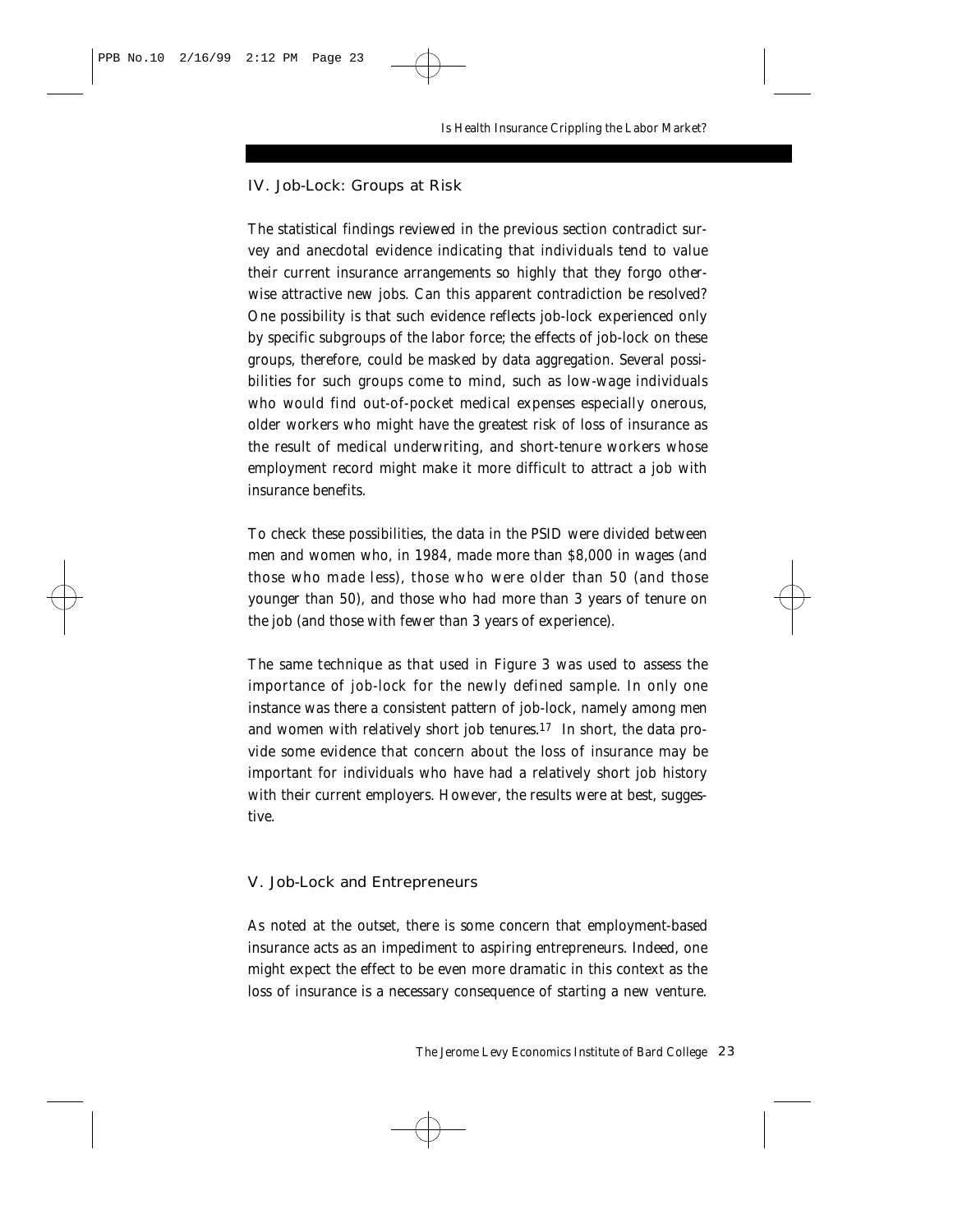Has employer-based health insurance reduced the supply of entrepreneurs?

Using the method employed above, spouses' insurance can be used to investigate job-lock effects on entrepreneurs. Specifically, we can compare the propensity to become self-employed among insured individuals whose spouses have insurance to that of individuals whose spouses do not have health coverage. Doing so, however, indicates essentially no difference between the groups in their proclivity to become entrepreneurs.18

As before, there is reason for concern with this approach. One explanation for a spouse to choose to have insurance is the possibility of an individual becoming self-employed. It then appears worthwhile to pursue other means of gauging job-lock for aspiring entrepreneurs. Attempts to do so are displayed in Figure 4, which uses the indicators of highly valued health insurance (used in Figure 3) to identify job-lock. As before, the basic method is to compare the difference in the rate of entrepreneurship among those with insurance to those without insurance, and then to examine whether this difference is greater for individuals who place a high value on health benefits. Despite one intriguing result (specifically, the job-lock estimate using poor health as an indicator of demand for health insurance), the outcome follows a similar trend to those discussed above, namely that there is little systematic evidence that the presence or lack of health insurance produces job-lock among aspiring entrepreneurs.19

#### VI. Lessons for Policy Reform

A review of the empirical evidence indicates that, despite concerns to the contrary, health insurance considerations do not appear to be a pervasive roadblock to job mobility in the U.S. labor market. This fact is an important consideration in the debate over reform of the health insurance system. To date, anecdotal evidence has overly emphasized the importance of job-lock and led to undue emphasis on the creation of an insurance system independent of employers (see, for example, Mitchell (1990)). Instead, the absence of widespread job-lock should ease concern about the employment-based structure of the U.S. health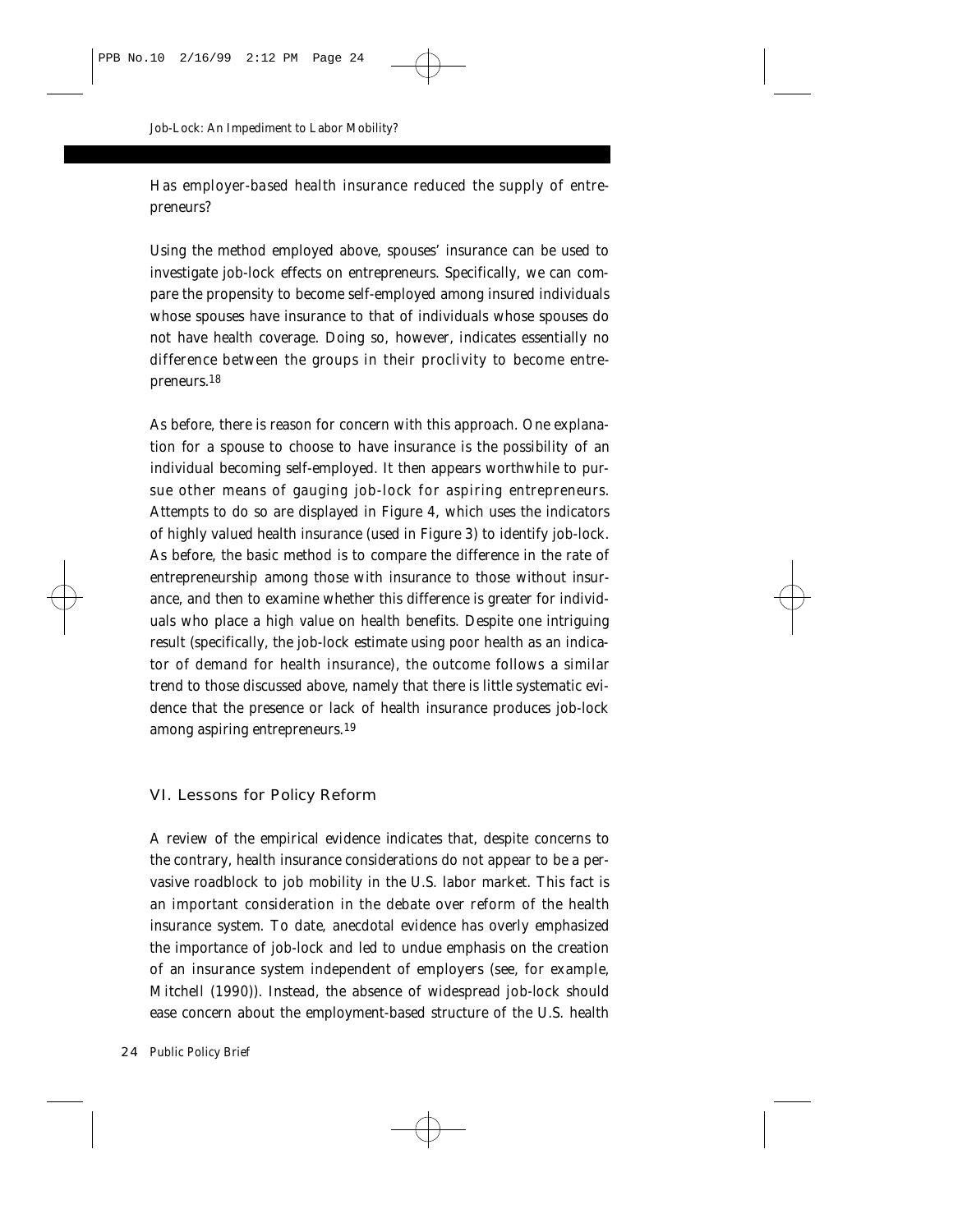|   | reneu<br><b>Hirep</b> |
|---|-----------------------|
|   |                       |
| į | is for<br>j           |
|   | I                     |

|                            |                | INDICATOR SAMPLE<br>ż |                | NON-INDICATOR SAMPLE<br>ž | Simple             | Simple          | <b>Job-Lock</b>             |
|----------------------------|----------------|-----------------------|----------------|---------------------------|--------------------|-----------------|-----------------------------|
|                            | Insurance      | Insurance             | Insurance      | Insurance                 | <b>Difference</b>  | Difference      | Effect                      |
| Insurance Demand Indicator | $\circledcirc$ | ê                     | $\circledcirc$ | T                         | $= (a) - (b)$<br>© | $= (0,-6)$<br>€ | $= (\Theta - (\theta)$<br>ø |
| Poor Health                | 0.074          | 0.028                 | 0.031          | 0.048                     | 0.046              | -0.017          | 0.062                       |
| Worse Health               | 0.034          | 0.040                 | 0.029          | 0.045                     | $-0.007$           | $-0.016$        | 0.009                       |
| Lost 100 Hours of Work     | 0.025          | 0.049                 | 0.030          | 0.043                     | $-0.024$           | $-0.013$        | $-0.011$                    |
| 4+ Days in Hospital        | 0.024          | 0.041                 | 0.032          | 0.046                     | $-0.018$           | $-0.014$        | $-0.004$                    |
| Young Children             | 0.030          | 0.039                 | 0029           | 0.045                     | $-0.009$           | $-0.016$        | 0.007                       |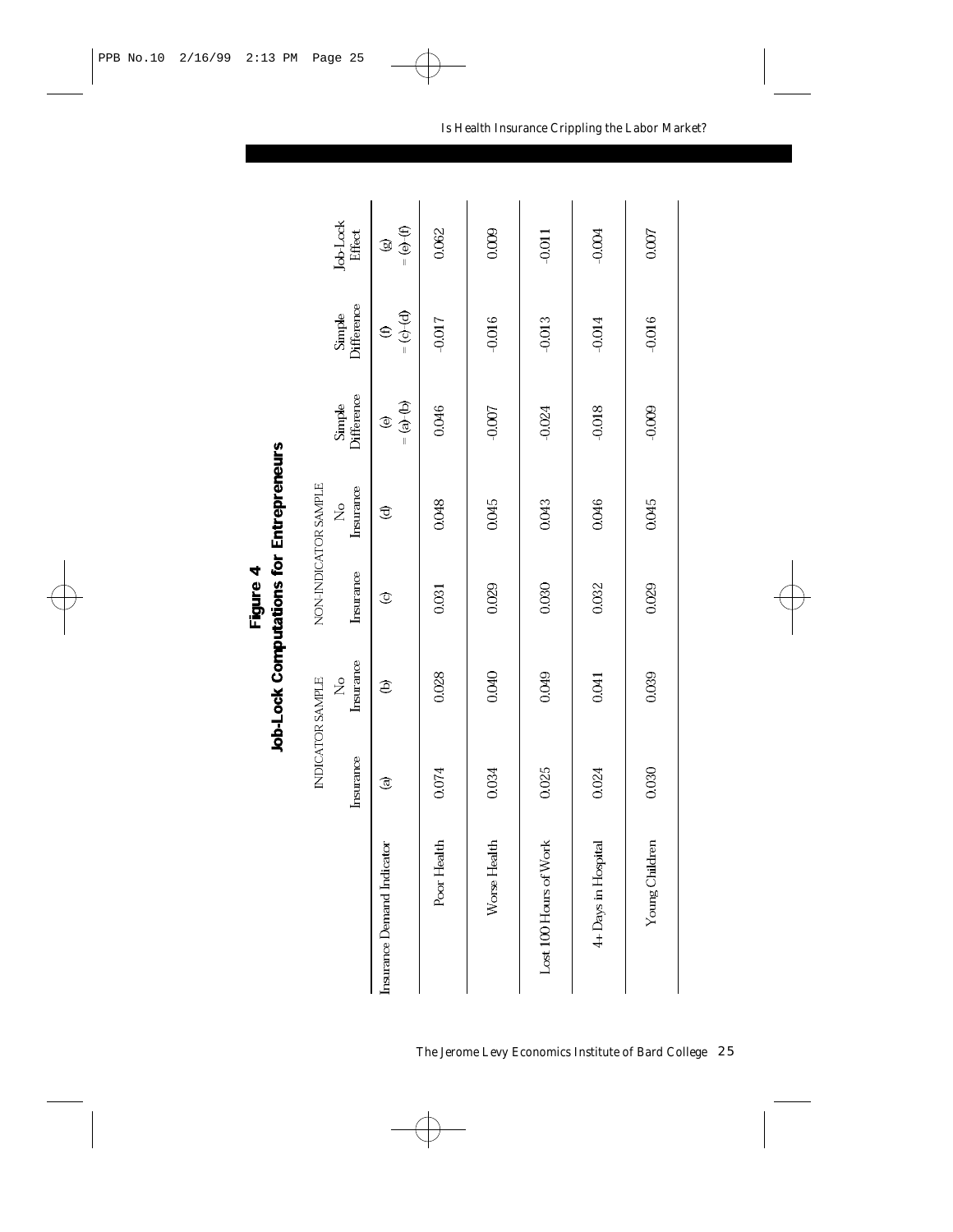insurance system. It is not necessary, then (at least from a job-mobility perspective), to break the historical employer-based provision of the system in order to institute reforms to improve access and control costs. An even larger implication is that a system mandating the provision of health insurance by employers is unlikely to have large, adverse consequences for labor mobility.20

More generally, the evidence suggests that reform of the health insurance system in the United States should not be tailored to minimize the effects on labor mobility, as these effects are small and likely restricted to a few special subgroups of the labor market. Instead, reform should be judged on how it improves (1) access to care and (2) the efficiency of providing insurance.

Not all employer-provided systems are equal, however. In Germany, which has been presented by some as a model for any U.S. reform, virtually all citizens are guaranteed health insurance as part of a privately operated, compulsory health insurance system. Although insurance is provided by employers, the mandatory aspect of the system has the effect of insuring portability. One feature of the German system, however, is that individuals may pay different—sometimes very different premiums for essentially the same coverage, with the cost of that coverage a function of which insurance company (sickness fund) is chosen by the employer. Thus, while health *coverage* may be portable, the *price* is not, which leads to a situation analogous to job-lock.21

The lesson for the United States is that it is not enough to ensure that all employers provide health insurance. While the evidence suggests that it is safe to link insurance *coverage* to one's employer, the *price* of such coverage should not be a function of an employer's type or size of firm. Reform proposals that attempt to impose differential costs for insurance between, for example, large and small employers are likely to generate perverse labor market incentives. More generally, reforms should be devoted to linking the price of insurance to the costs faced by insurers and not to the characteristics of employment.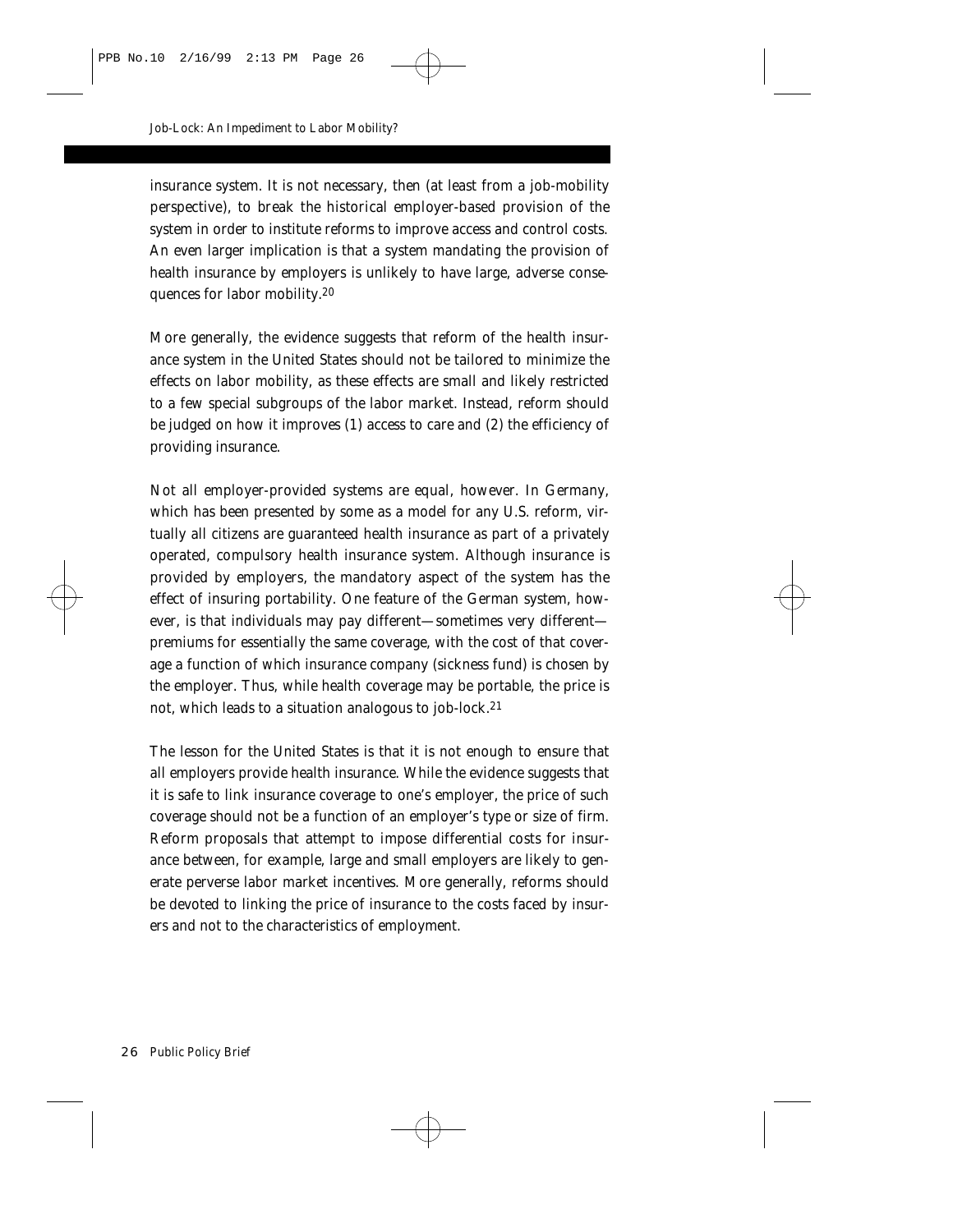#### Appendix A

#### About the Data

The data in this study are drawn from the Panel Study of Income Dynamics (PSID). Since 1968, the PSID has annually interviewed a representative sample of approximately 5,000 families. At least one member of each family was either a member of one of the families originally interviewed in 1968, or born to a member of one of these families (for a complete discussion, see Survey Research Center (1984)). The PSID offers many advantages, in particular a wealth of longitudinal data on labor market performance.

In 1984, individuals surveyed under the PSID were asked:

"Does your employer pay for any medical, surgical, or hospital insurance that covers any illness or injury that might happen to you when you are not at work?"

For married couples, spouses were asked an identical question regarding the payment of health insurance by their employers. Those individuals who answered "yes" were classified as having employer-provided health insurance. The largest drawback was that the data contained no information about the extent or cost of coverage, especially the degree to which spouses were covered by any plan. Also, the information was collected for only a single year. However, even the relatively circumscribed information on health insurance coverage may provide useful insights about the job-lock hypothesis.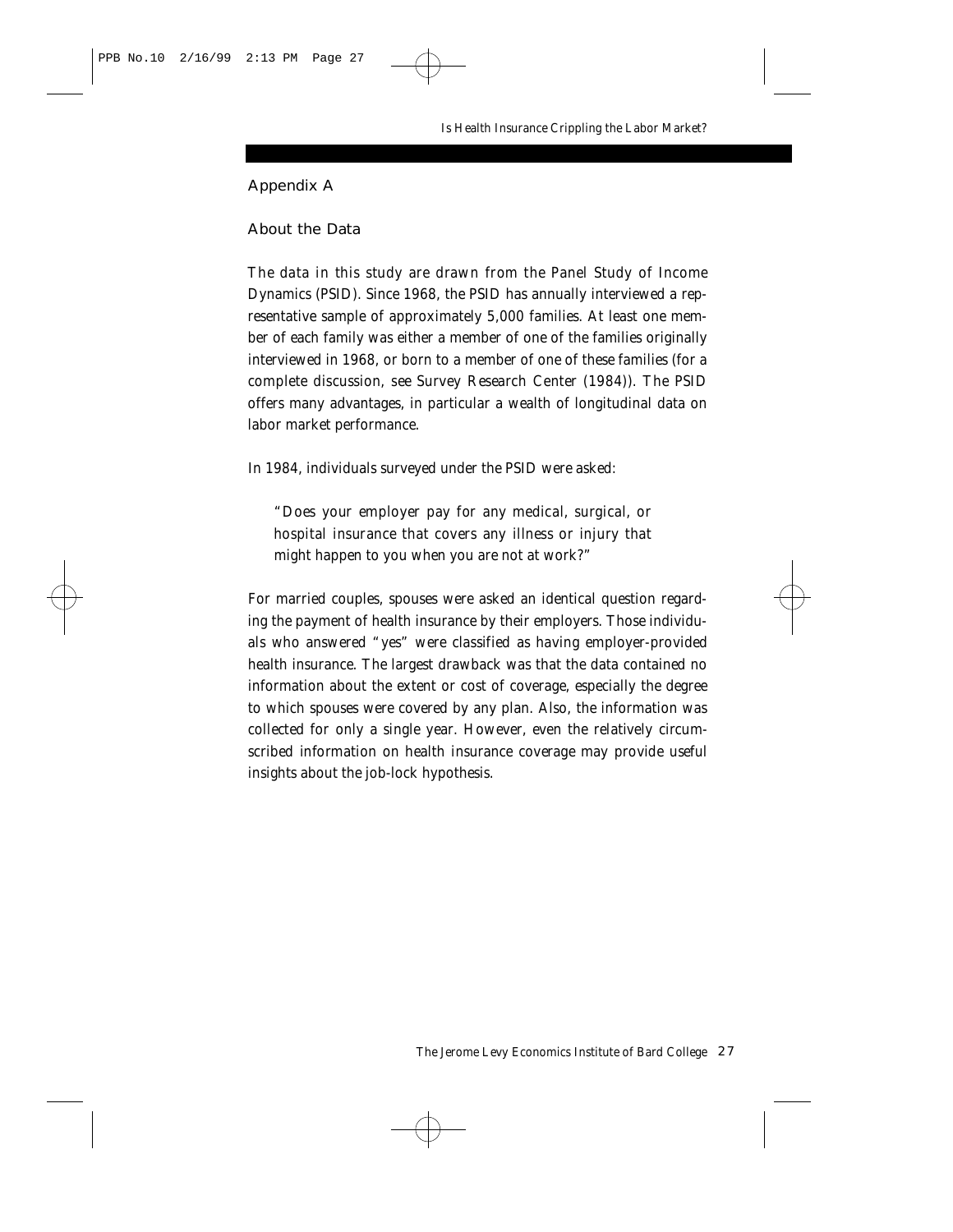| ī | i<br>į                     |
|---|----------------------------|
|   | į                          |
| ļ | -<br>L<br>ţ<br>ļ<br>i<br>ì |
|   |                            |
|   | L                          |

 $\overline{\phantom{0}}$ 

|                                   |                     | INDICATOR SAMPLE                   |                     | NON-INDICATOR SAMPLE   |                      |                      |                    |
|-----------------------------------|---------------------|------------------------------------|---------------------|------------------------|----------------------|----------------------|--------------------|
|                                   | Insurance<br>Spouse | No Spouse<br>In <sub>surface</sub> | Insurance<br>Spouse | No Spouse<br>Insurance | Simple<br>Difference | Simple<br>Difference | Job-Lock<br>Effect |
| <b>Insurance Demand Indicator</b> | $\widehat{c}$       | ê                                  | $\circledcirc$      | T                      | $= (a) - (b)$<br>ම   | $=$ (c)-(d) $=$<br>€ | $(-6)$<br>ತಾ       |
| Poor Health                       | 0.163               | 0.083                              | 0.150               | 0.187                  | 0.079                | $-0.037$             | 0.117              |
| Worse Health                      | 0256                | 0.111                              | 0.143               | 0.186                  | 0.145                | $-0.043$             | 0.188              |
| Lost 100 Hours of Work            | 0.129               | 0.119                              | 0.157               | 0.195                  | 0.009                | $-0.038$             | 0.047              |
| 4+ Days in Hospital               | 0.148               | 0.179                              | 0.250               | 0.188                  | $-0.032$             | 0.063                | $-0.094$           |
| Young Children                    | 0.152               | 0.226                              | 0.150               | 0.170                  | $-0.074$             | $-0.020$             | $-0.054$           |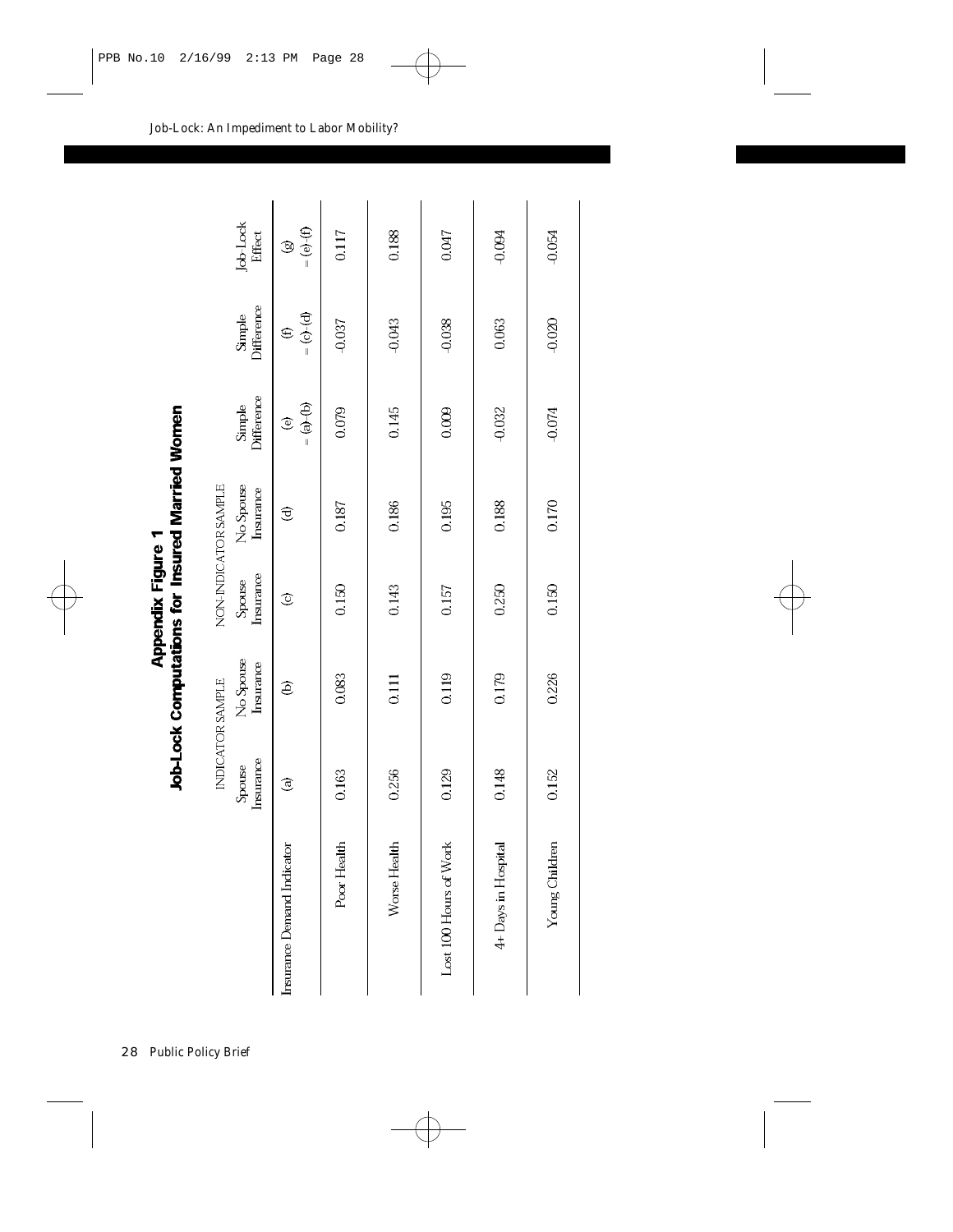| J<br>١ | ļ |
|--------|---|
| È      | ŗ |
|        |   |

|                            |                | INDICATOR SAMPLE | NON-INDICATOR SAMPLE |                |                                 |                      |                    |
|----------------------------|----------------|------------------|----------------------|----------------|---------------------------------|----------------------|--------------------|
|                            | Insurance      | Insurance<br>2,  | Insurance            | Insurance<br>ż | Difference<br>Simple            | Difference<br>Simple | Job-Lock<br>Effect |
| Insurance Demand Indicator | $\circledcirc$ | ê                | $\circledcirc$       | $\mathfrak{D}$ | $= (a) - (b)$<br>$\circledcirc$ | $= (c) - (d)$        | $= (e) - (f)$<br>ø |
| Poor Health                | 0.292          | 0.200            | 0.215                | 0.331          | 0.092                           | $-0.116$             | 0.208              |
| Worse Health               | 0.406          | 0.246            | 0.199                | 0314           | 0.161                           | $-0.115$             | 0276               |
| Lost 100 Hours of Work     | 0.173          | 0.316            | 0.230                | 0.300          | $-0.143$                        | $-0.070$             | $-0.073$           |
| 4+ Days in Hospital        | 0.077          | 0.214            | 0.227                | 0.310          | $-0.137$                        | $-0.084$             | $-0.054$           |
| Young Children             | 0.167          | 0211             | 0.222                | 0.306          | $-0.044$                        | $-0.083$             | 0.040              |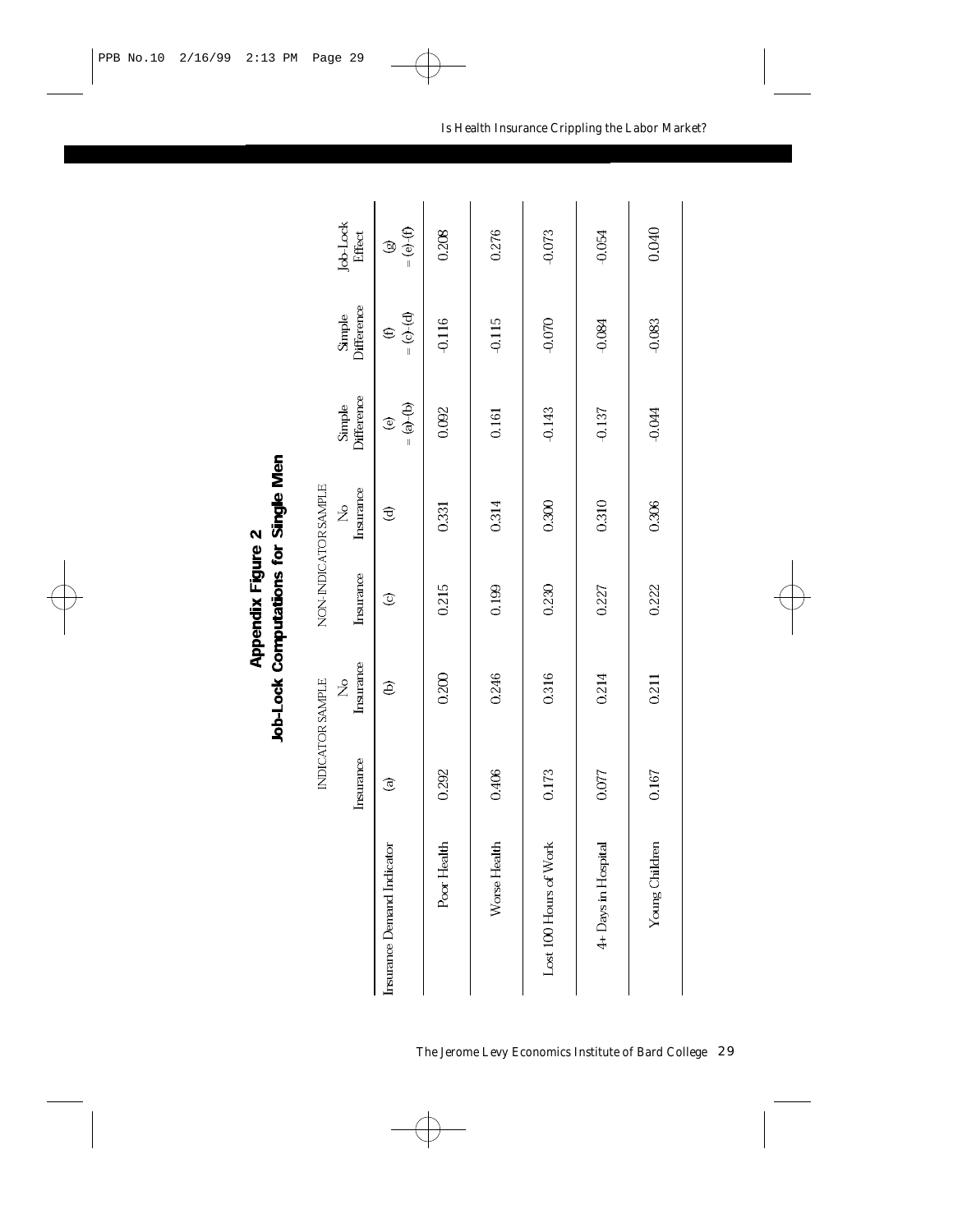| .,<br>ਤੋ         | í      |
|------------------|--------|
| l<br>Ï<br>a<br>R | ٦<br>ļ |
|                  | Ţ      |

|                            |                | INDICATOR SAMPLE           |           | NON-INDICATOR SAMPLE |                      |                      |                    |
|----------------------------|----------------|----------------------------|-----------|----------------------|----------------------|----------------------|--------------------|
|                            | Insurance      | Insurance<br>$\frac{1}{2}$ | Insurance | Insurance<br>ž,      | Difference<br>Simple | Difference<br>Simple | Job-Lock<br>Effect |
| Insurance Demand Indicator | $\circledcirc$ | ê                          | $\circ$   | T                    | $= (a) - (b)$<br>€   | $= (c) - (d)$<br>≘   | $(-6)$<br>B        |
| Poor Health                | 0.197          | 0.138                      | 0.170     | 0.249                | 0.059                | $-0.079$             | 0.138              |
| Worse Health               | 0.204          | 0.097                      | 0.170     | 0244                 | 0.107                | $-0.074$             | 0181               |
| Lost 100 Hours of Work     | 0.160          | 0.241                      | 0.180     | 0.211                | $-0.081$             | $-0.032$             | $-0.049$           |
| 4+ Days in Hospital        | 0.206          | 0.208                      | 0.169     | 0.217                | $-0.002$             | $-0.049$             | 0.047              |
| Young Children             | 0.148          | 0283                       | 0.177     | 0.208                | $-0.135$             | $-0.031$             | $-0.104$           |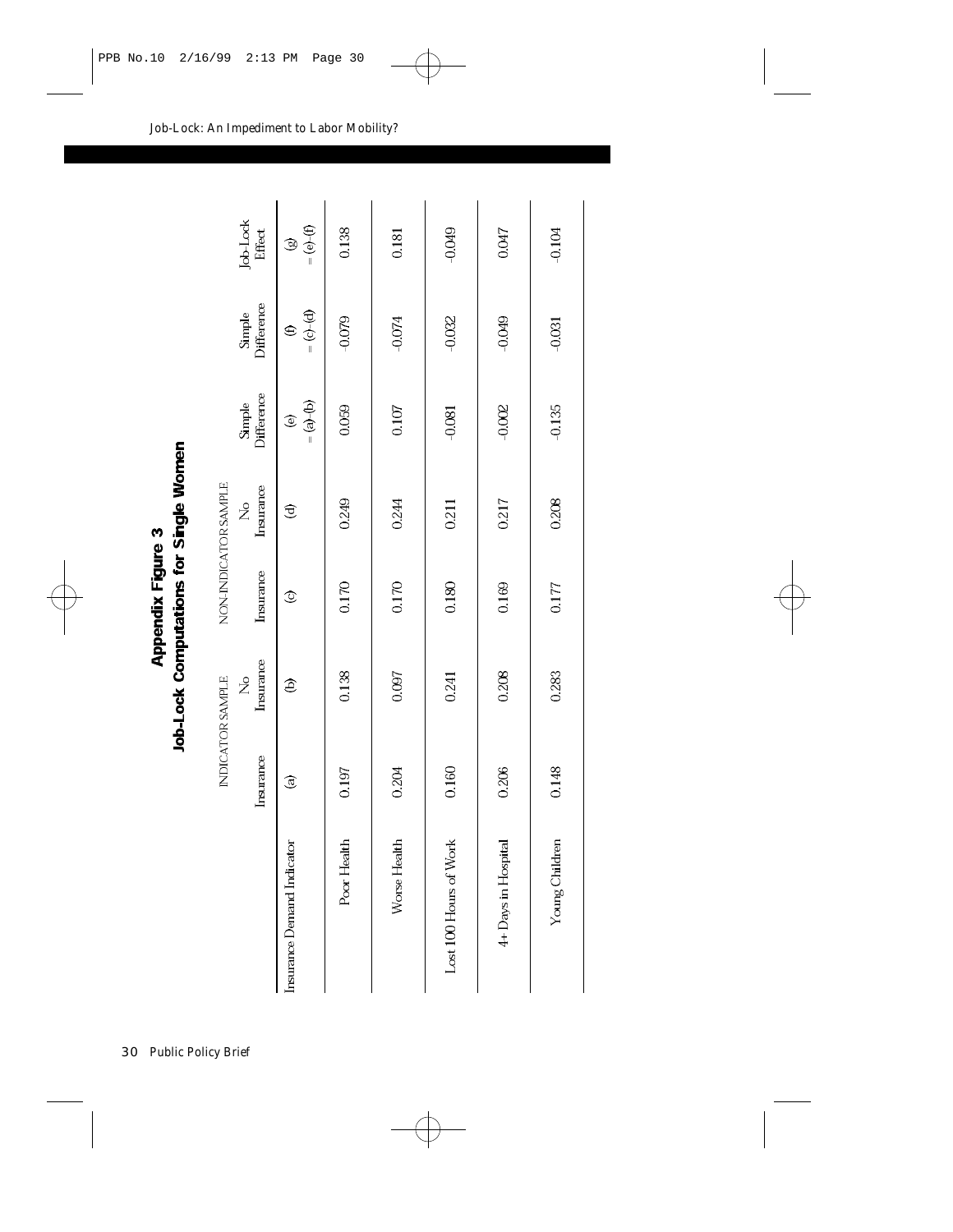#### **Endnotes**

- 1. Aaron (1991), Table 3-1. While the U.S. experience is slightly more extreme, most countries have experienced an increase in the share of output devoted to health expenditures. See, e.g., Congressional Budget Office (1992b), p. 3.
- 2. Calculations derived from data included in Congressional Budget Office (1992a), p. 258. Taxing employer-paid insurance would generate \$230 billion in income tax revenues and \$160 billion in payroll tax revenues over the five-year period of 1993–1997. The number in the text was derived by converting the total (\$390 billion) into an annual average.
- 3. For a discussion of the relationship between tax policy and the provision of fringe benefits, see Sloan and Adamache (1986) or Hamermesh and Woodbury (1990).
- 4. The *New York Times*, September 26, 1991, page 1. The question asked was: "Have you or anyone else in your household ever decided to stay in a job you wanted to leave mainly because you didn't want to lose health coverage?"
- 5. *Wall Street Journal*, June 15, 1993, page A1.
- 6. Asinof (1992), p. C1.
- 7. This discussion ignores the effect of income and payroll taxes, which reduce the value of \$1 of wages. Adding taxes would complicate the arithmetic, but would not alter the basic logic of the argument.
- 8. Gruber and Madrian (1993) detail the relationship between workers' valuation of health insurance benefits—indeed any job-specific amenity—and job-lock.
- 9. Madrian (1992) reports that length-of-service restrictions imposed prior to receiving insurance apply to slightly less than 50 percent of full-time workers who are employed by firms of 250 or more employees.
- 10. The survey—composed of 2,000 employers offering health insurance—was conducted by Foster Higgens, an employee benefits consulting firm (see Cotton (1991)).
- 11. The figures in this paper were derived from data in the Panel Study of Income Dynamics (PSID). See the Appendix for a description of the data.
- 12. It is possible to conduct a statistical test of whether the differences in measured job mobility rates reflect differences in underlying job-changing behavior, or are simply a reflection of the particular sample of individuals surveyed. Conducting such a test yields that, with the exception of single women, the differences in jobmobility rates shown in Figure 1 are all statistically significant.
- 13. For a discussion, see Madrian (1992).
- 14. Analogous results were obtained when the differences-in-differences approach was employed.
- 15. *Wall Street Journal*, December 31, 1991, p. A1.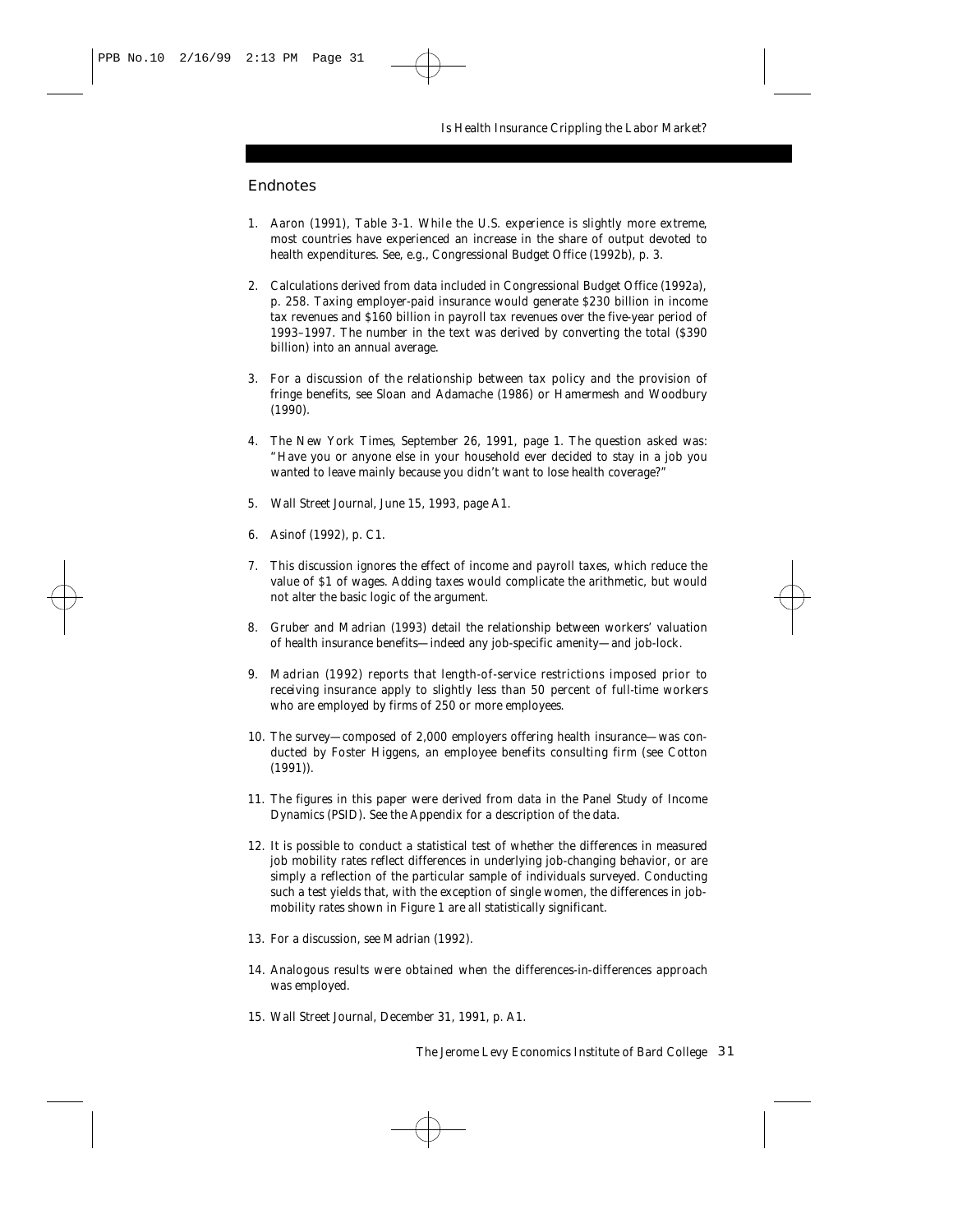- 16. In *no* case are the results statistically different from a zero effect.
- 17. Note, however, that when a multivariate statistical analysis was employed, Holtz-Eakin (forthcoming) found that job-lock was not related to tenure. Madrian (1992) did not have information on tenure; it, therefore, is tempting to speculate that the slightly stronger job-lock effect found there stems from the inability to control for tenure.
- 18. The difference in the rates is 0.5 percentage points. Using the differences-in-differences approach, the job-lock effect falls to 0.2 percentage points. Neither estimate is statistically different from zero.
- 19. Preliminary results based on the Survey of Income and Program Participation and the PSID indicate that health insurance has little effect on the supply of entrepreneurs. See Holtz-Eakin, Penrod, and Rosen (1993).
- 20. This does not imply that the costs of such a system would not affect overall employment. O'Neill and O'Neill (1993) estimate that mandating health insurance would raise overall labor costs by 3.8 percent and reduce aggregate employment by 3.1 million employees.
- 21. See Holtz-Eakin (forthcoming).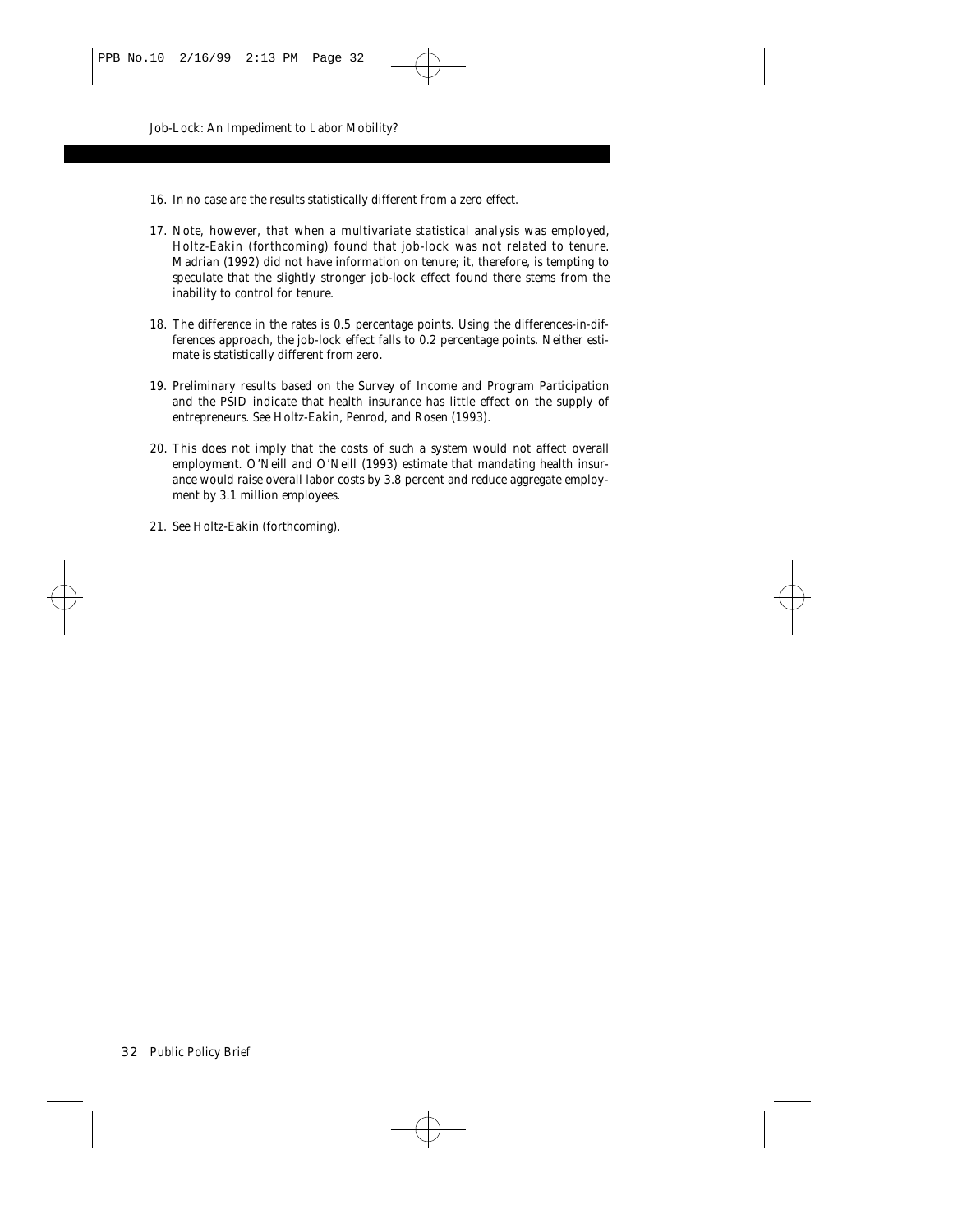#### References

- Aaron, Henry, *Serious and Unstable Condition*, Washington, D.C.: The Brookings Institution, 1991.
- Asinof, Lynn, "Going Solo? Pack Insurance Policies in Your Pocket," *Wall Street Journal*, March 19, 1992, p. C1.
- Congressional Budget Office, *Reducing the Deficit: Spending and Revenue Options*, Washington: U.S. Government Printing Office, February 1992a.
- ——, *Projections of National Health Expenditures*, Washington, D.C.: U.S. Government Printing Office, October 1992b.
- Cooper, Phillip, and Alan C. Monheit, "Does Employer-Related Health Insurance Inhibit Job Mobility?" *Inquiry*, forthcoming.
- Cotton, Paul, "Preexisting Conditions 'Hold Americans Hostage' to Employers and Insurance," *Journal of the American Medical Association*, May 15, 1991, pp. 2451–2453.
- Flynn, Peter, "Employment-Based Health Insurance: Coverage Under COBRA Continuation Rules," mimeo, Urban Institute, 1992.
- Gruber, Jonathan, and Brigitte Madrian, "Limited Insurance Portability and Job Mobility: The Effects of Public Policy on Job Lock," mimeo, Massachusetts Institute of Technology, 1993.
- Gruber, Jonathan, and James Poterba, "The Elasticity of Demand for Health Insurance: Evidence from the Self-Employed," mimeo, Massachusetts Institute of Technology, 1993.
- Hamermesh, Daniel, and Stephen Woodbury, "Taxes, Fringe Benefits, and Faculty," National Bureau of Economic Research, Working Paper No. 3455, 1990.
- Holtz-Eakin, Douglas, "Health Insurance Provision and Labor Market Efficiency in the United States and Germany," in Rebecca Blank and R. Freeman, eds., *Social Protection Versus Economic Flexibility: Is There a Tradeoff?*, Chicago: University of Chicago Press, forthcoming.
- Holtz-Eakin, Douglas, Joan Dobrof Penrod, and Harvey S. Rosen, "Health Insurance and the Supply of Entrepreneurs," mimeo, Princeton University, 1993.
- Madrian, Brigitte, "Employment-Based Health Insurance and Job Mobility: Is There Evidence of Job-Lock?" mimeo, Massachusetts Institute of Technology, 1992.
- Mitchell, Daniel J. B., "Employee Benefits and the New Economy: A Proposal for Reform," *California Management Review*, Fall 1990, pp. 113–130.
- O'Neill, June, and David O'Neill, "The Impact of a Health Insurance Mandate on Labor Costs and Employment: Empirical Evidence," Employment Policies Institute, September 1993.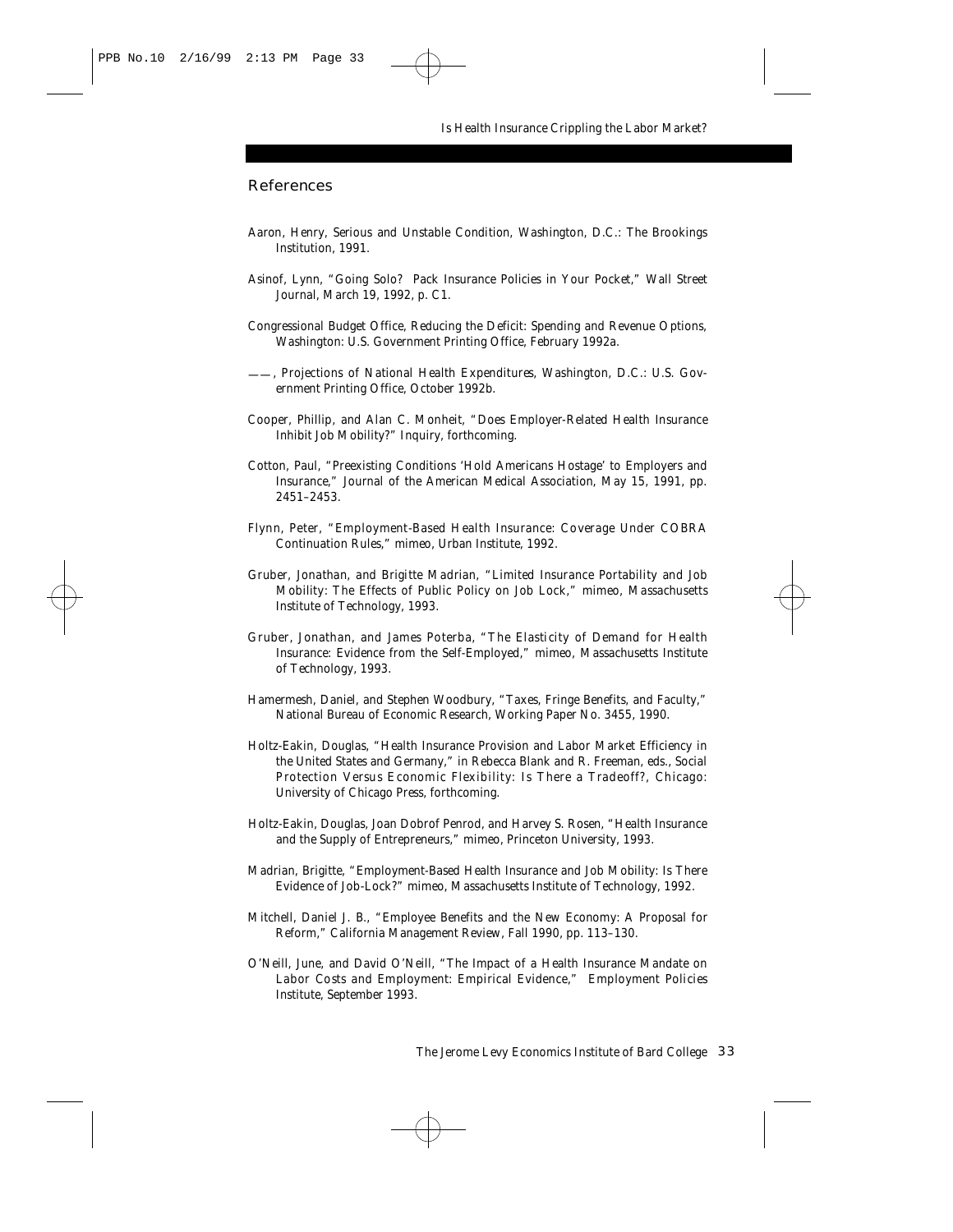- Sloan, Frank A., and Killard W. Adamache, "Taxation and the Growth of Non-Wage Compensation," *Public Finance Quarterly*, April 1986, pp. 115–138.
- Survey Research Center, *User Guide to the Panel Study of Income Dynamics*, Inter-University Consortium for Political and Social Research, Ann Arbor, Mich., 1984.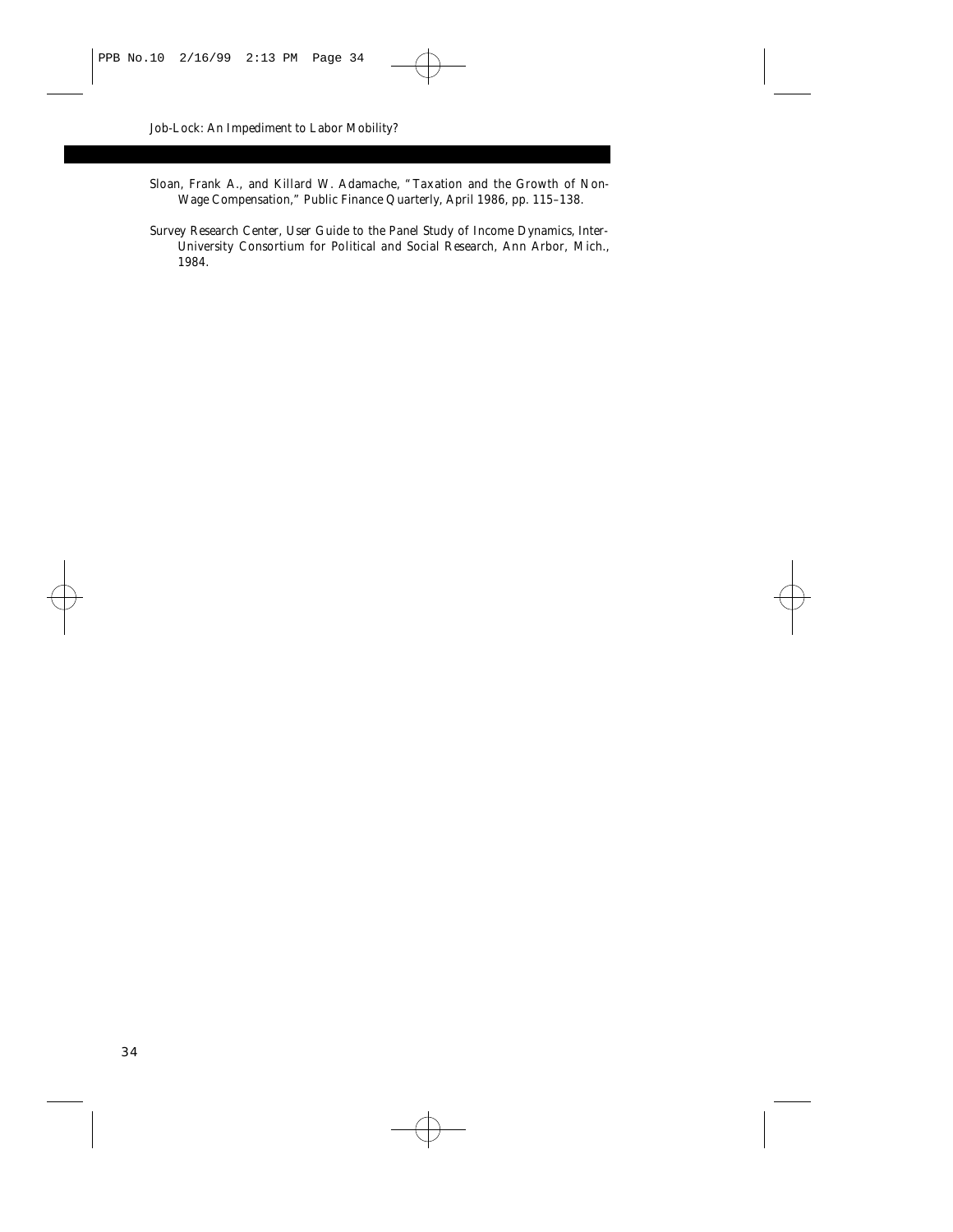# About the Author

**Douglas Holtz-Eakin** is Associate Professor of Economics, Director of Graduate Studies, and Senior Research Associate in the Center for Policy Research at Syracuse University. In the past, he has held academic appointments at Columbia University and Princeton University. During 1989 and 1990 he was Senior Staff Economist for the Council of Economic Advisors, Executive Office of the President. Since 1985 he has been a Faculty Research Fellow and Research Associate for the National Bureau of Economic Research.

Dr. Holtz-Eakin has a long-standing and broad interest in the economics of public policy. He has studied the role of federal taxes in home ownership, the contribution of inventories to the business cycle, and a wide variety of topics in state and local government finance. His recent research has centered on the productivity effects of public infrastructure, the role of inheritances and other transfers of capital in the start-up and survival of new ventures, and the role of health insurance in making transitions to entrepreneurship. Professor